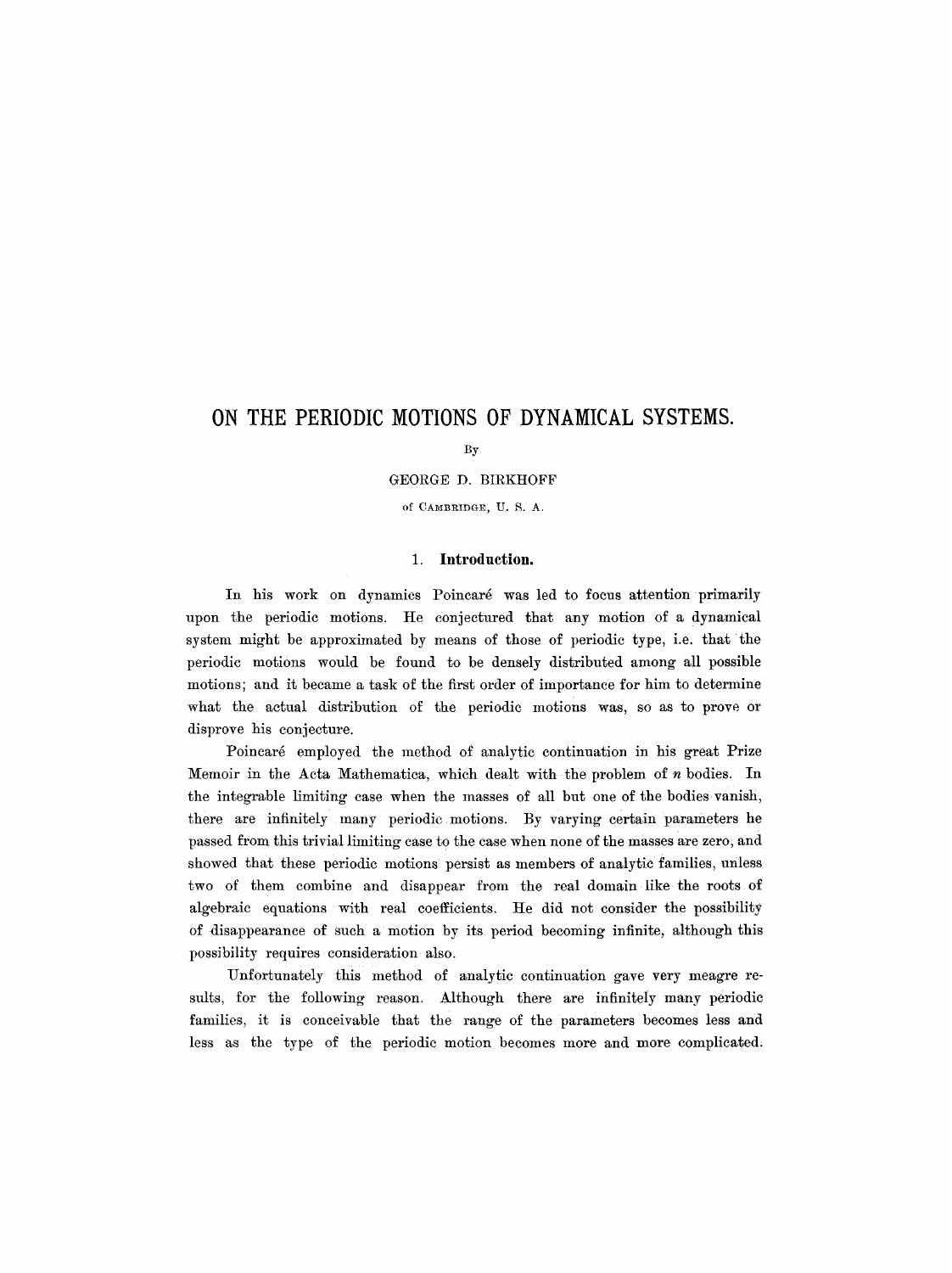This would mean that only a finite number of the periodic motions might exist for any particular set of the values of the parameters other than that of the trivial integrable case.

Thus Poincaré found the method of analytic continuation to be insufficient, and was forced to seek other instruments of attack. To begin with, he fastened attention mainly upon the simplest possible case with two degrees of freedom, namely the so-called restricted problem of three bodies. Ahnost all of the qualitative reasoning in his *Méthodes nouvelles de la Mécanique céleste* deals only with this case.

Notwithstanding this severe limitation, and despite many years of effort, Poincaré was not able fully to attain his goal. Near the end of his life he gave out his last geometric theorem without complete proof.<sup>1</sup> By its means he showed that in the restricted problem of three bodies and analogous problems, an infinite number of periodic motions would exist. In a recent paper<sup>2</sup> I have generalized this theorem and my earlier proof of it, although without giving the dynamical application. At the kind invitation of Professor Mittag-Leffler, I endeavour to set forth here, with as little technicality as possible, the essential facts known to me concerning the distribution of the periodic motions, particularly as based on an application of the geometric theorem of Poincaré and its generalization.

#### 2. The **billiard ball on** a convex table.

In order to see how the theorem of Poincaré and its generalization can be applied to dynamical systems with two degrees of freedom, I propose to draw attention to a special but highly typical system of this sort, namely that afforded by the motion of a billiard ball upon a convex billiard table (Fig. I). This example is very illuminating for the following reason: Any dynamical system with two degrees of freedom is isomorphic with the motion of a particle on a smooth surface rotating uniformly about a fixed axis and carrying a conservative field of force with it.<sup>3</sup> In particular if the surface is not rotating and if the field of force is lacking, the paths of the particles will be geodesics. If the surface

<sup>&</sup>lt;sup>1</sup> Sur un théorème de Géométrie, Rendiconti del Circolo Matematico di Palermo, vol. 33, 1912.

<sup>&</sup>lt;sup>2</sup> An Extension of Poincaré's Last Geometric Theorem, Acta Mathematica, vol. 47, 1926.

<sup>&</sup>lt;sup>3</sup> See my paper, *»Dynamical Systems With Two Degrees of Freedom»*, Transactions of the American Mathematical Society, vol. 18, 1917. It is assumed that the Lagrangian principal function  $L$  is quadratic in the velocities.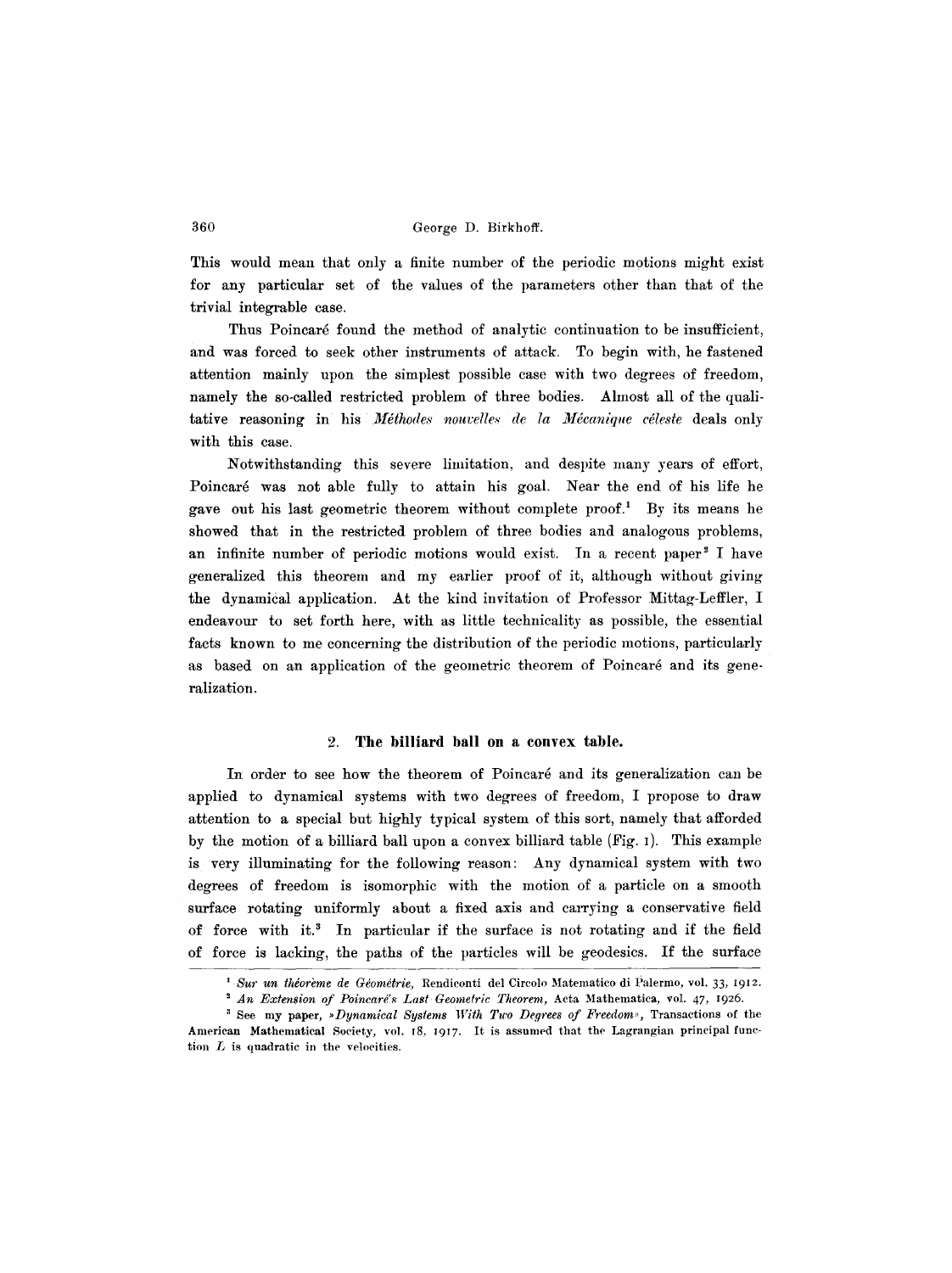is conceived of as convex to begin with and then gradually to be flattened to the form of a plane convex curve  $C$ , the »billiard ball» problem results. But in this problem the formal side, usually so formidable in dynamics, almost completely disappears, and only the interesting qualitative questions need to be considered. If C happens to be an ellipse an integrable system results, namely as a limiting case of the geodesics on an ellipsoid treated by Jacobi.

In this problem one can arrive at the existence of certain periodic motions by direct maximum-minimum methods. As of interest in itself I wish to show how this can be done. Results which are being obtained by Morse (but not yet published) indicate that the scope of these methods, already developed to some extent by Hadamard, Poincaré, Whittaker and myself, can be further extended.



Thus the power of such maximum-minimum considerations in the billiard ball problem is likely to prove typical of the general case.

Any longest chord of the curve  $C$  (or boundary of the billiard table) when traversed in both directions evidently yields one of the simplest periodic motions. The billiard ball moving along this chord strikes the curved boundary at right angles and recoils along it in the opposite direction. If we seek to vary this chord continuously, while diminishing its length as little as possible, so as finally to interchange its two ends, there will be an intermediate position of least length which will be the chord  $C$  where  $C$  is of least breadth. Detailed computation of the slightly perturbed motions indicates that the first of these two periodic motions is unstable, while the second is stable, i.e. with formal trigonometric series for the perturbations.

Next we ask for the triangle of maximum length inscribed in C. Evidently at least one such triangle will exist, and can have no degenerate side of zero 46 - 26404. *Acta mathematica.* 50. Imprimé le 27 octobre 1927.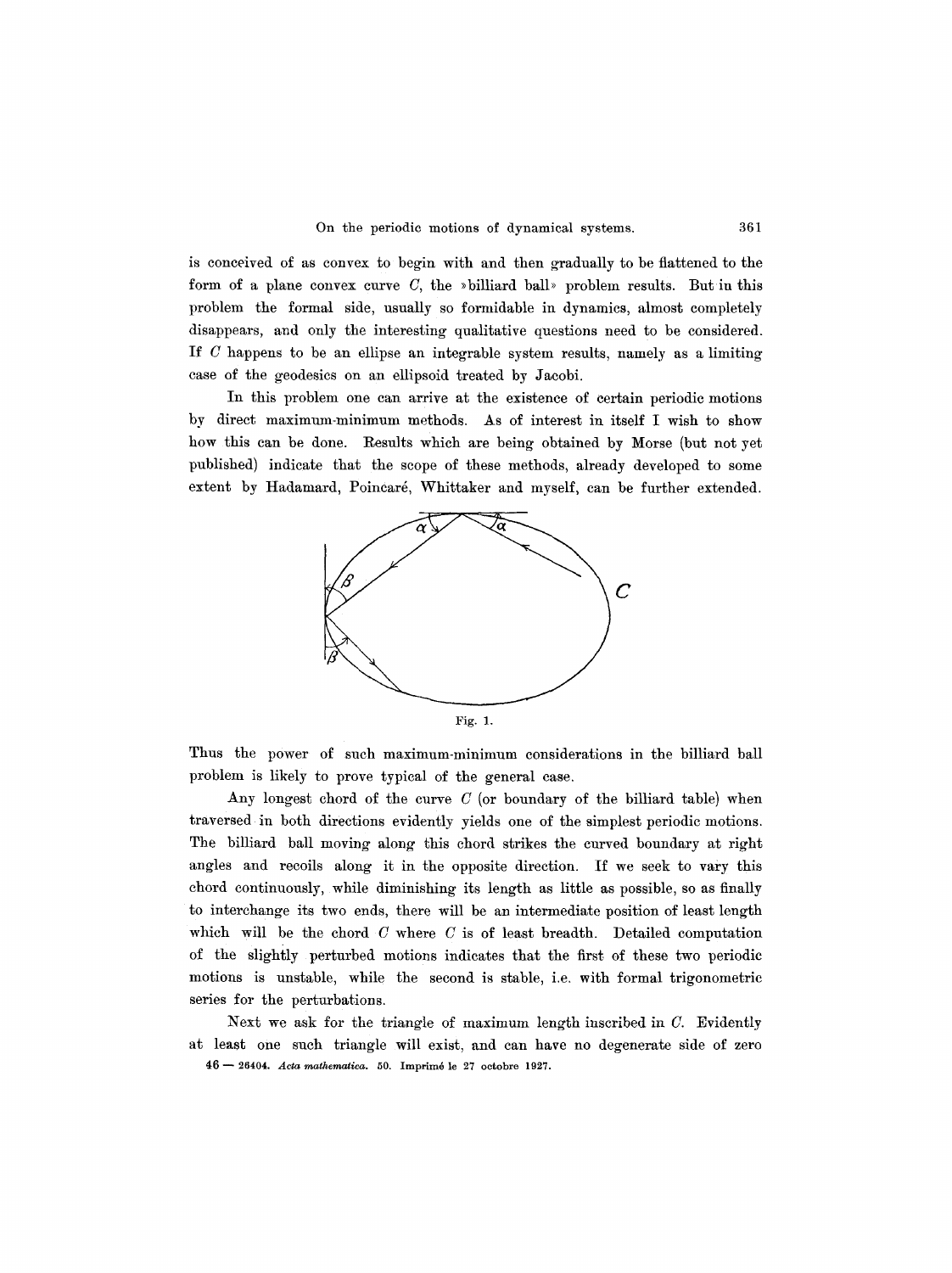length. At each of its vertices the tangent will, of course, make equal angles with the two sides passing through the vertex. Hence a *harmonic* triangle is obtained which will correspond to two distinct motions, one for each of the two possible senses of description.

Moreover if we seek to vary this triangle continuously, without changing the order of its vertices and diminishing the perimeter as little as possible, so as finally to advance the vertices cyclically, we discover a second harmonic triangle, also corresponding to two periodic motions.

In this way the existence of two harmonic  $n$  sided polygons which make k circuits of the curve C (k less than  $\frac{1}{2}$  and prime to n) can be proved. The two motions corresponding to the polygon of maximum type will be unstable, while the other of minimax type may be stable or unstable.

In the case of a circular boundary the totality of regular inscribed polygons (simple or cross) form the harmonic polygons.

We propose next to set up a *ring transformation* associated with the billiard ball problem, and to show how the geometric theorem of Poincaré in its first form leads to the facts deduced above. The reduction to a ring transformation is of fundamental theoretic importance, quite aside from the relation to the question of periodic motions. It should be noted also that in the cases of most interest like the restricted problem of three bodies<sup>1</sup> the method of reduction to a ring transformation and application of the theorem of Poincaré is available for the treatment of the periodic motions, while the method of maximum-minimum has not as yet been shown to be applicable.

### **3. Reduction to a ring transformation T.**

To begin with we suppose the length of C to be  $2\pi$  and to be measured from a fixed point O to a variable point P by an angular coordinate  $\varphi$  (Fig. 2).

At P, taken as the point of projection of the billiard ball, let  $\theta$  denote the angle between the positive direction of the tangent and the direction of projection. The variable  $\theta$  varies between o and  $\pi$  only. These coordinates  $\theta$ ,  $\varphi$  suffice to represent all possible states of projection unambiguously. If  $\varphi$  be taken as an angular coordinate in the plane, while  $\theta$ , augmented by a constant, say  $\pi$ , be taken as a radial coordinate, the set of values  $\theta$ ,  $\varphi$  are represented on a ring

<sup>1</sup> See my paper *On the Restricted \_Problem of Three Bodies,* Rendiconti del Circolo Matematico di Palermo, vol. 39, 1915, and the paper of Poincaré cited above.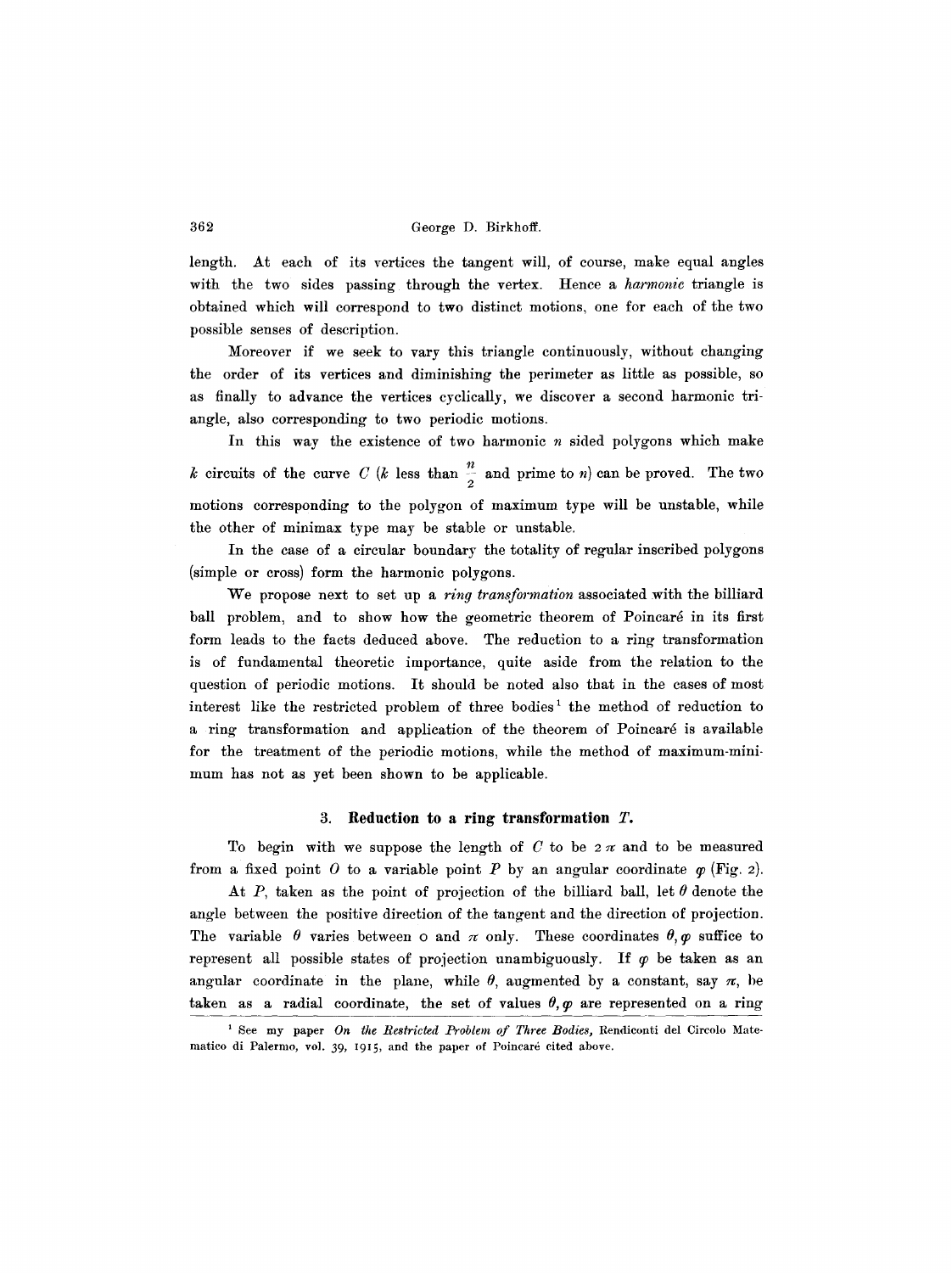bounded by concentric circles of radius  $\pi$  and  $2\pi$  respectively, namely the circles  $\theta = \infty$  and  $\theta = \pi$  (Fig. 3).

Consider now a definite state of projection at P with given  $\theta, \varphi$ . The billiard ball leaves the edge at  $P$  to strike it again at  $P_1$ , there to be projected in a state  $\theta_1$ ,  $\varphi_1$ , say, and so forth indefinitely. If C is an analytic curve, as we assume it to be, the correspondence between  $\theta$ ,  $\varphi$  and  $\theta_1$ ,  $\varphi_1$  is evidently one-toone and analytic within the ring. When  $\theta$  is nearly  $\circ$  or  $\pi$ , the ball is projected at a slight angle to the edge, and strikes it again at a nearby, point with  $\theta$ nearly o or  $\pi$  as the case may be. Hence the points on the bounding circles correspond to themselves with  $\theta_1 = \theta$ ,  $\varphi_1 = \varphi$ .

One further remark needs to be made about the correspondence along the two boundaries of the ring. If we think of each point  $(\theta, \varphi)$  as being carried



into  $(\theta_1, \varphi_1)$  by a transformation or deformation of the ring, this transformation  $T$  will effect a certain number of complete rotations of the inner circle, and also of the outer circle, since the points of these boundaries are invariant as just seen. We may arbitrarily regard the inner circle as having undergone no rotation, but the same will not then be true of the outer circle which can at once be shown to have undergone a single complete revolution in the positive sense. For let the projection angle  $\theta$  for a given point P with corresponding fixed  $\varphi$  vary from o to  $\pi$ . It is obvious that then  $\theta_1$  will increase from o to  $\pi$ while  $\varphi$  increases by  $2 \pi$  since the point  $P_1$  makes a complete circuit of C in a positive sense. In other words, the transformation T takes radial segments across the ring into curves starting at the same point of the inner circle but winding around the ring just once while crossing it. Hence the outer boundary has undergone a single positive revolution under the transformation T.

Suppose now that we have a periodic motion, for example that corresponding to one of the harmonic triangles taken in a positive sense. It is evident that the transformation  $T$  of the ring takes the point of the ring representing the state of projection at the first vertex into that of the second; and likewise takes the state for the second vertex into that for the third, and that for the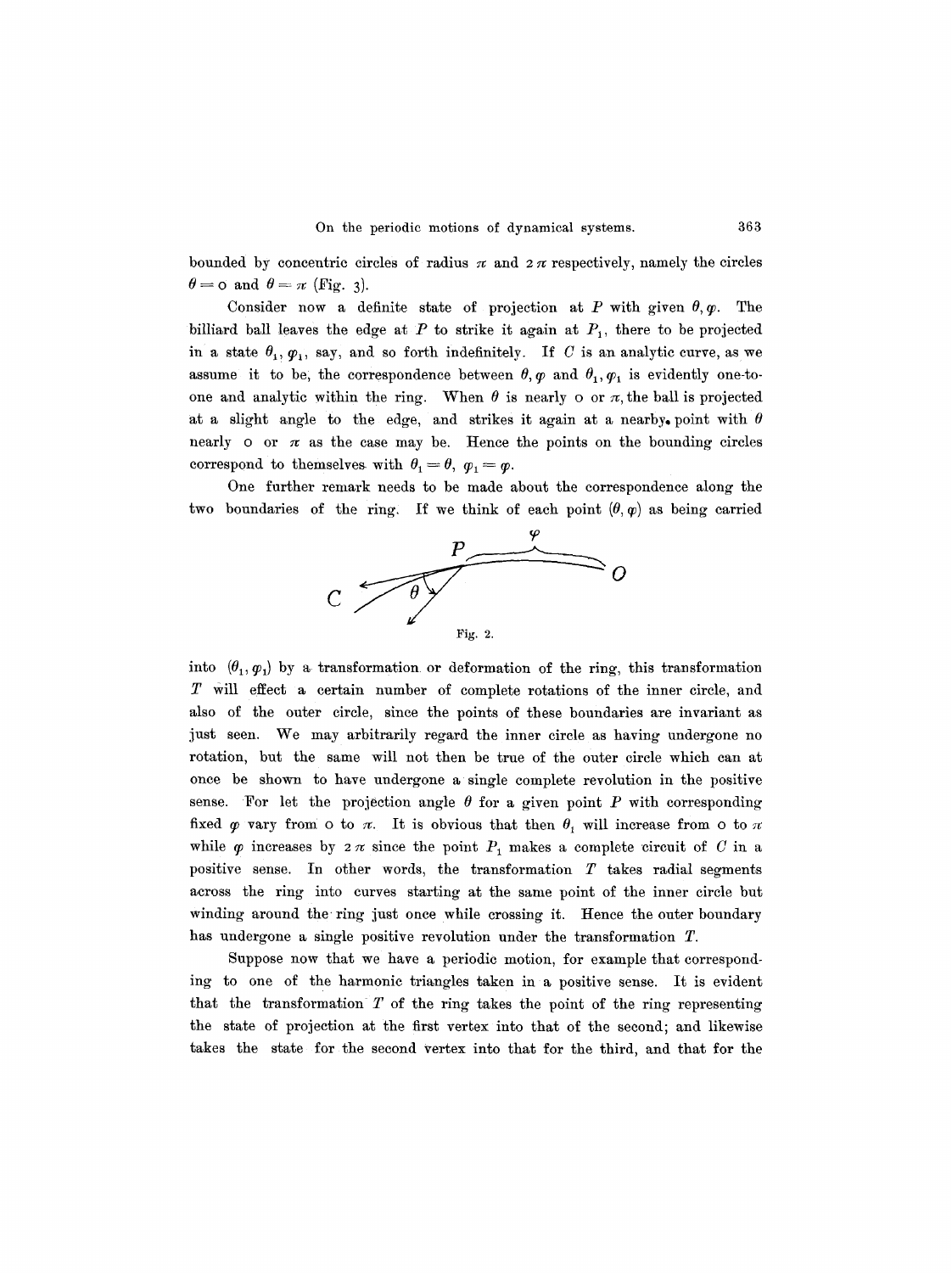third vertex into the first. Thus when  $T$  is applied, the triple of points on the ring is cyclically advanced, and each point of the triple is unaltered by the application of the third iterate  $T^3$  of  $T$ .

Conversely to any triple with this property, or to any point invariant under  $T^*$  together with its images under  $T$  and  $T^*$ , corresponds a motion belonging to a harmonic triangle. Evidently then from considerations advanced earlier there are at least four such triples.

It is obvious that there can be no invariant points under  $T$  itself, because  $\varphi$  is increased but by less than  $2 \pi$ .



In this way the search for harmonic polygons and the allied periodic motions in the billiard ball problem resolves itself into the determination of sets of distinct points  $P_1, \ldots, P_n$  cyclically advanced by T, so that in general we have  $T^n(P_i) = P_i$   $(i = 1, \ldots n).$ 

It could be shown more generally that each and every interesting property of the motion of the billiard ball is mirrored in a corresponding property of the transformation T. Thus the dynamical problem is effectively reduced to that of a particular transformation of a circular ring into itself.

## 4. The invariant integral.

There is a further property of the transformation

$$
T: \theta_1 = f(\theta, \varphi), \varphi_1 = g(\theta, \varphi)
$$

which plays a fundamental part in applying the geometric theorem of Poincaré: the double integral  $\iint \sin\theta d\theta d\varphi$  taken over any area  $\sigma$  of the ring has the same value as over the images  $\sigma_1, \sigma_2, \ldots$  under T and its iterates.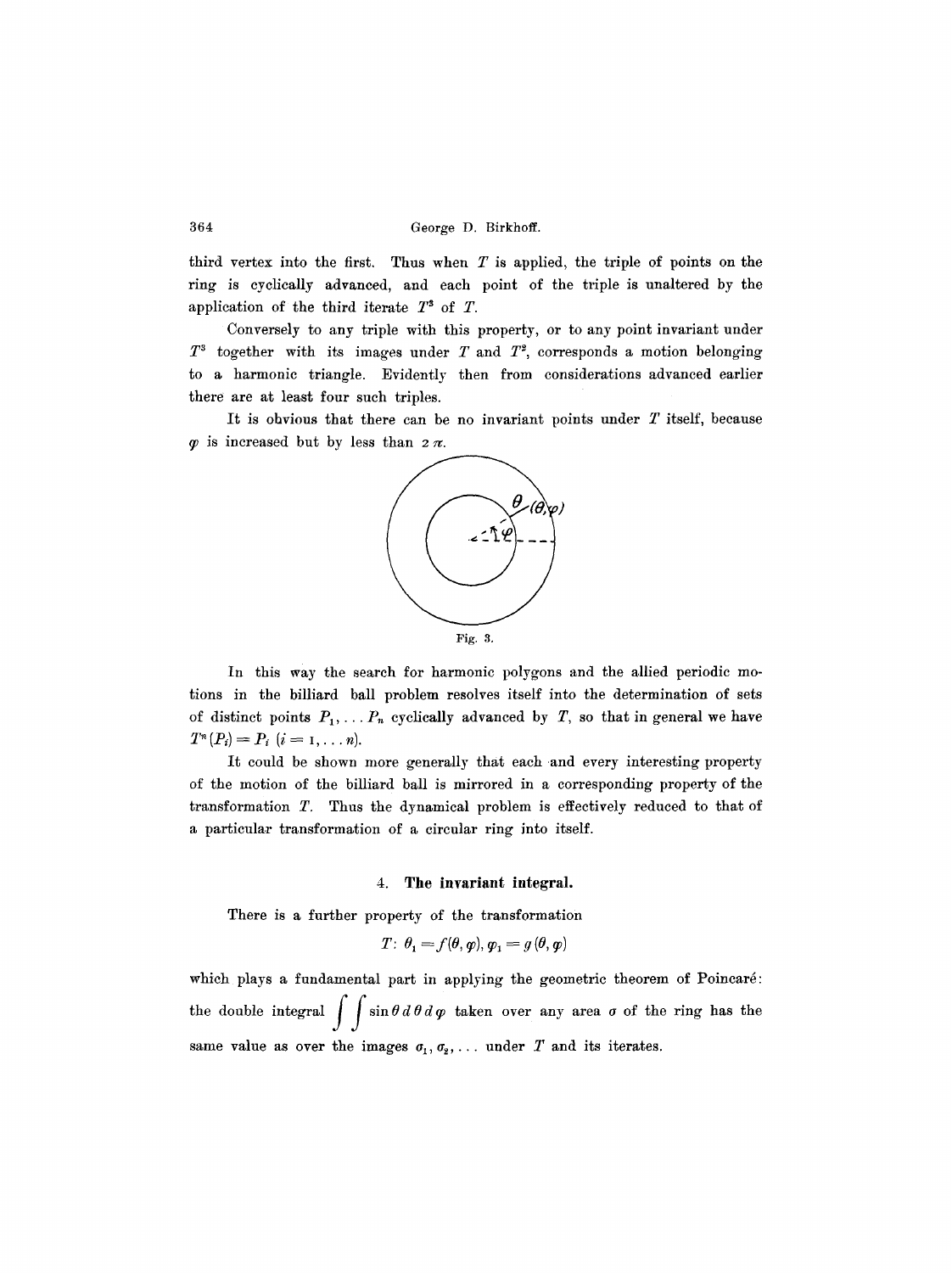Before passing to the entirely elementary proof of this fact, one immediate conclusion may be cited in justification of the statement as to the fundamental theoretic importance of the ring transformation which was made earlier. Since the integrals evaluated over  $\sigma, \sigma_1, \sigma_2, \ldots$  have the same value, and since its value over the entire ring is finite, being  $4\pi$ , some two of the images  $\sigma_i$  and  $\sigma_j$  overlap. Employing the inverse transformation we infer that  $\sigma_{l-1}$  and  $\sigma_{j-1}$  also overlap, and thus finally that  $\sigma_{i-j}$  and  $\sigma$  overlap  $(i > j)$ . But, interpreted for the billiard ball problem, this means that the bali can be projected very nearly, with arbitrary position and direction, to return subsequently to nearly the same position and direction. As elaborated by Poincaré, this chain of reasoning leads to the conclusion that the  $\rightarrow$  probability $\rightarrow$  is unity for an arbitrary motion to return infinitely often to the neighborhood of its initial state. He called this property of the dynamical system »stability in the sense of Poisson».

The proof that the double integral is invariant depends on an explicit evaluation of the Jacobian

$$
J = \frac{\partial \theta_1}{\partial \theta} \frac{\partial \varphi_1}{\partial \varphi} - \frac{\partial \theta_1}{\partial \varphi} \frac{\partial \varphi_1}{\partial \theta}.
$$

In fact if  $\int \int M(\theta,\varphi)d\theta d\varphi$  is invariant, we have

$$
\int_{\sigma_1}\int M(\theta_1,\varphi_1)\,d\,\theta_1\,d\,\varphi_1=\int_{\sigma}\int M(\theta,\varphi)\,d\,\theta\,d\,\varphi
$$

where the variables  $\theta_1, \varphi_1$  range over the region  $\sigma_1$  just as  $\theta, \varphi$  do over  $\sigma$ . But according to the fundamental theorem for change of variables, T gives the integral on the left the form

$$
\int_{\sigma}\int M(\theta_1,\varphi_1)\,J\,d\,\theta\,d\,\varphi.
$$

Comparing this expression and the integral on the right which are both integrals over the same arbitrary region  $\sigma$  we deduce the functional relation:

$$
M(\theta_1,\phi_1) \, J = M(\theta,\phi)
$$

as the well known necessary and also sufficient condition for invariance. Hence to establish that  $\iint \sin\theta d\theta d\varphi$  is invariant we must only prove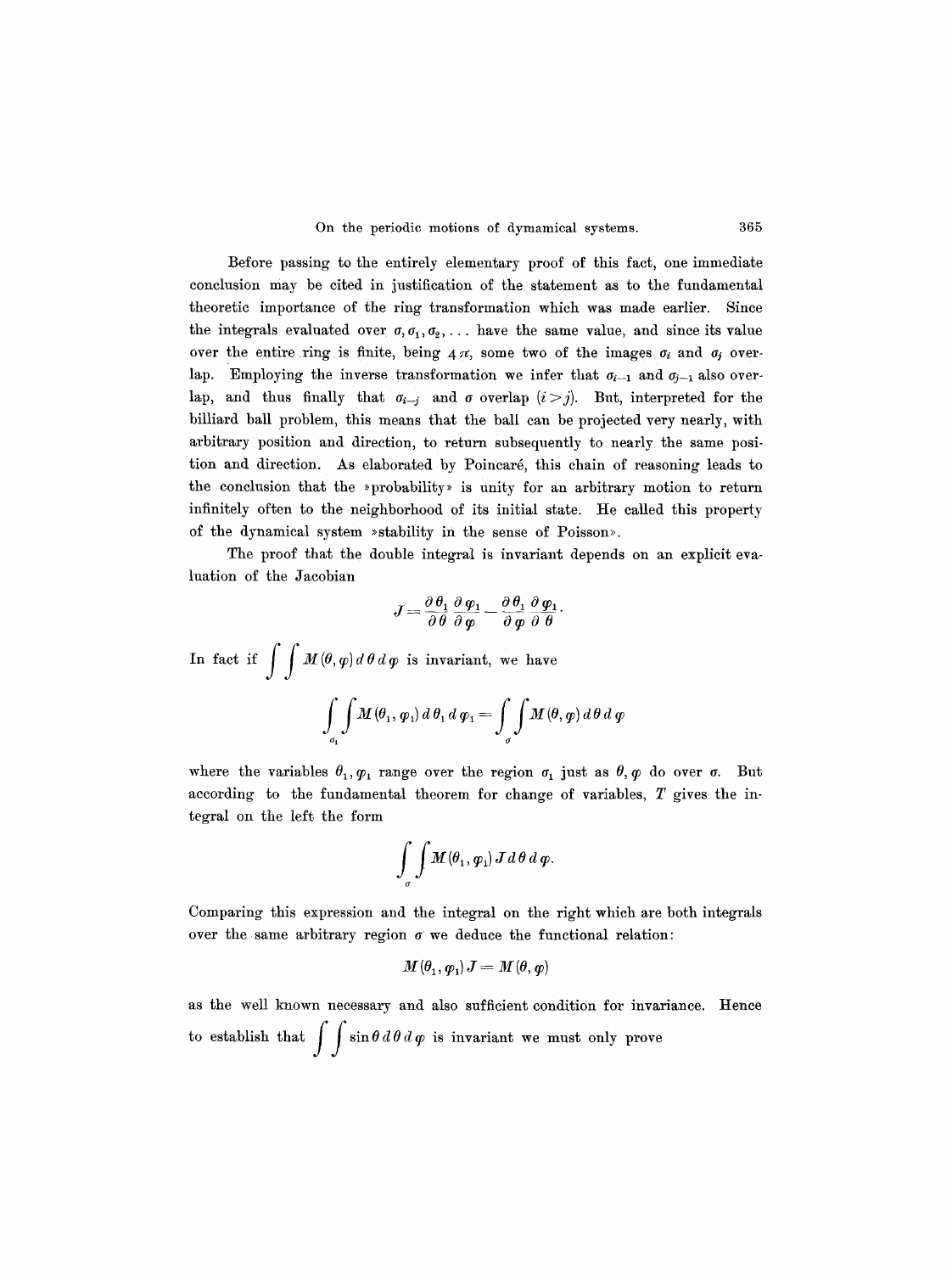$$
J=\frac{\sin\theta}{\sin\theta_1}.
$$

Let

$$
x=F(\varphi),y=G(\varphi)
$$

be the equations of C in rectangular coordinates, so that, if  $\tau$  denotes the angle between the positive tangential direction at a point of  $C$  and the positive  $x$  axis, we have





Similary let  $\tau_1$  denote the like angle at the transformed point, which will be given by the same expression save that  $\varphi$  is replaced by  $\varphi_1$ . Finally let  $\alpha$  designate the angle between the positively directed  $x$  axis and the direction of initial projection (Fig. 4). It is evident that the following two relations will hold

$$
\theta = \alpha - \iota, \; \theta_1 = \iota_1 - \alpha.
$$

Substituting in the above value for  $\tau$  and the analogous value for  $\tau_1$ , and also substituting in for  $\alpha$  the value

$$
\tan^{-1}\frac{G\left(\pmb{\varphi}_{1}\right)-G\left(\pmb{\varphi}\right)}{F(\pmb{\varphi}_{1})-F(\pmb{\varphi})}
$$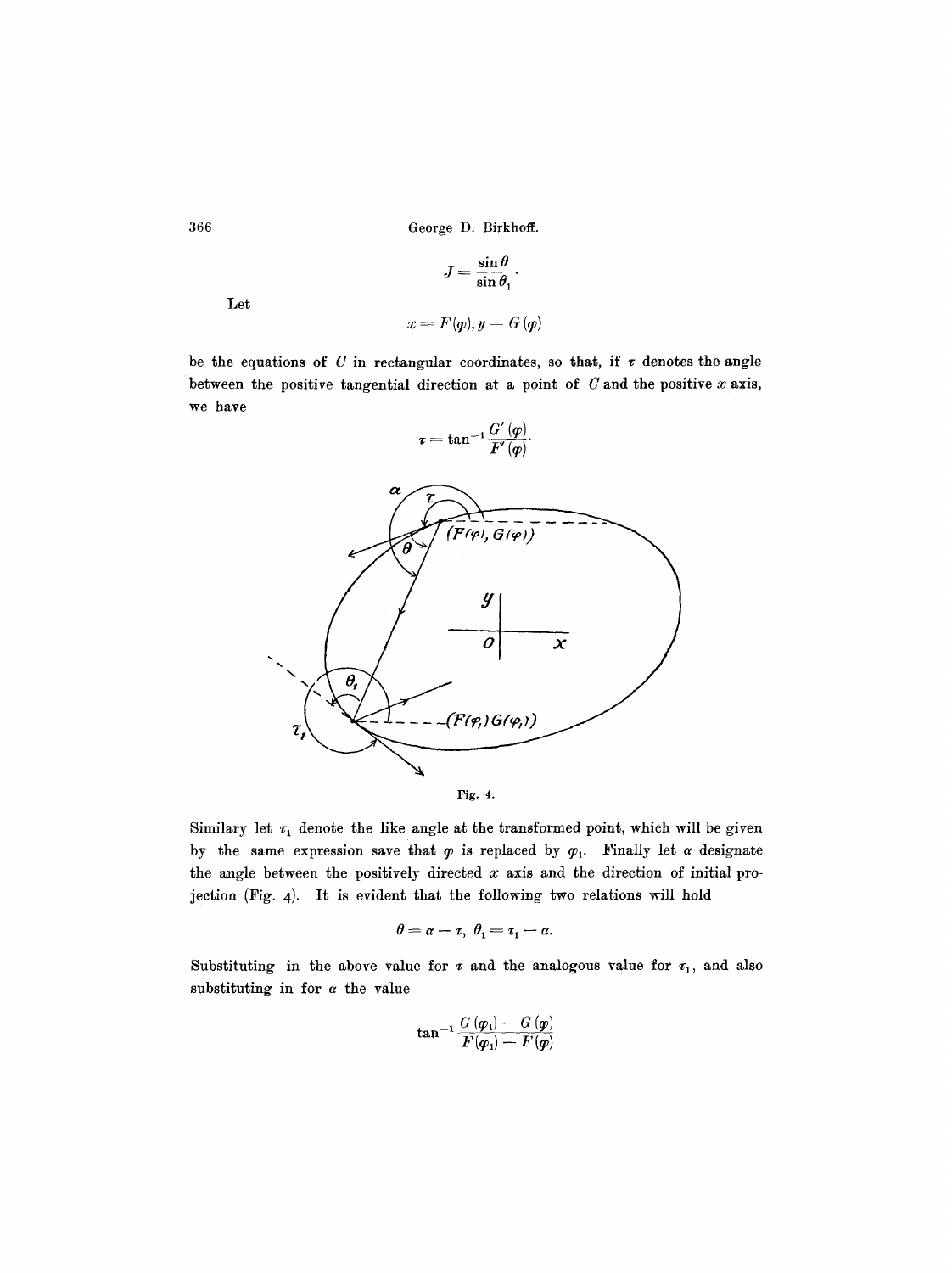evident by inspection, we obtain the explicit formulas

$$
T\colon\left\{\begin{aligned}&\theta=\tan^{-1}\frac{G\left(\boldsymbol{\mathcal{g}}_{1}\right)-G\left(\boldsymbol{\mathcal{g}}\right)}{F(\boldsymbol{\mathcal{g}}_{1})-F(\boldsymbol{\mathcal{g}})}-\tan^{-1}\frac{G'\left(\boldsymbol{\mathcal{g}}\right)}{F'\left(\boldsymbol{\mathcal{g}}\right)}&=L\left(\boldsymbol{\mathcal{g}},\boldsymbol{\mathcal{g}}_{1}\right),\\&\theta_{1}=\tan^{-1}\frac{G'\left(\boldsymbol{\mathcal{g}}_{1}\right)}{F'\left(\boldsymbol{\mathcal{g}}_{1}\right)}-\tan^{-1}\frac{G\left(\boldsymbol{\mathcal{g}}_{1}\right)-G\left(\boldsymbol{\mathcal{g}}\right)}{F\left(\boldsymbol{\mathcal{g}}_{1}\right)-F(\boldsymbol{\mathcal{g}})}&\equiv M\left(\boldsymbol{\mathcal{g}},\boldsymbol{\mathcal{g}}_{1}\right).\end{aligned}\right.
$$

These two equations define the transformation T from  $(\theta, \varphi)$  to  $(\theta_1, \varphi_1)$ .

Taking differentials we find

$$
d\theta = L_{\varphi} d\varphi + L_{\varphi_t} d\varphi_1, \ d\theta_1 = M_{\varphi} d\varphi + M_{\varphi_1} d\varphi_1
$$

whence at once

$$
\begin{cases} d\,\theta_1 = \frac{M_{\varphi_1}}{L_{\varphi_1}} d\,\theta + \left(M_{\varphi} - \frac{M_{\varphi_1} L_{\varphi}}{L_{\varphi_1}}\right) d\,\varphi , \\ d\varphi_1 = \frac{1}{L_{\varphi_1}} d\,\theta - \frac{L_{\varphi}}{L_{\varphi_1}} d\,\varphi .\end{cases}
$$

This gives us the Jacobian

$$
J=-\frac{M_{\varphi}}{L_{\varphi_1}}=-\frac{[F(\varphi_1)-F(\varphi)] G'(\varphi)-[G(\varphi_1)-G(\varphi)] F'(\varphi)}{[F(\varphi_1)-F(\varphi)] G'(\varphi_1)-[G(\varphi_1)-G(\varphi)] F'(\varphi_1)}.
$$

But  $F(\varphi_1) - F(\varphi), G(\varphi_1) - G(\varphi)$  are proportional to cos  $\alpha$ , sin  $\alpha$  respectively, while we have also

$$
F'(\varphi)=\cos\tau,\,G'(\varphi)=\sin\tau,\,F'(\varphi_1)=\cos\tau_1,\,G'(\varphi_1)=\sin\tau_1,
$$

so that finally we obtain

$$
J = \frac{\sin{(\alpha - \tau)}}{\sin{(\tau_1 - \alpha)}} = \frac{\sin{\theta}}{\sin{\theta_1}}
$$

as was stated.

# **5. Application of the theorem of Poinear6.**

As has been seen, there are no points of the ring which are invariant under T. On the other hand consider  $T^2$  followed by a rotation of the  $\theta$ ,  $\varphi$  plane through an angle  $-2\pi$  which we designate by  $R_{-1}$ . The resultant transformation of the ring admits the same area integral as T, of course, but advances the points of the outer circle by an angle  $2\pi$ , and those of the inner circle by an angle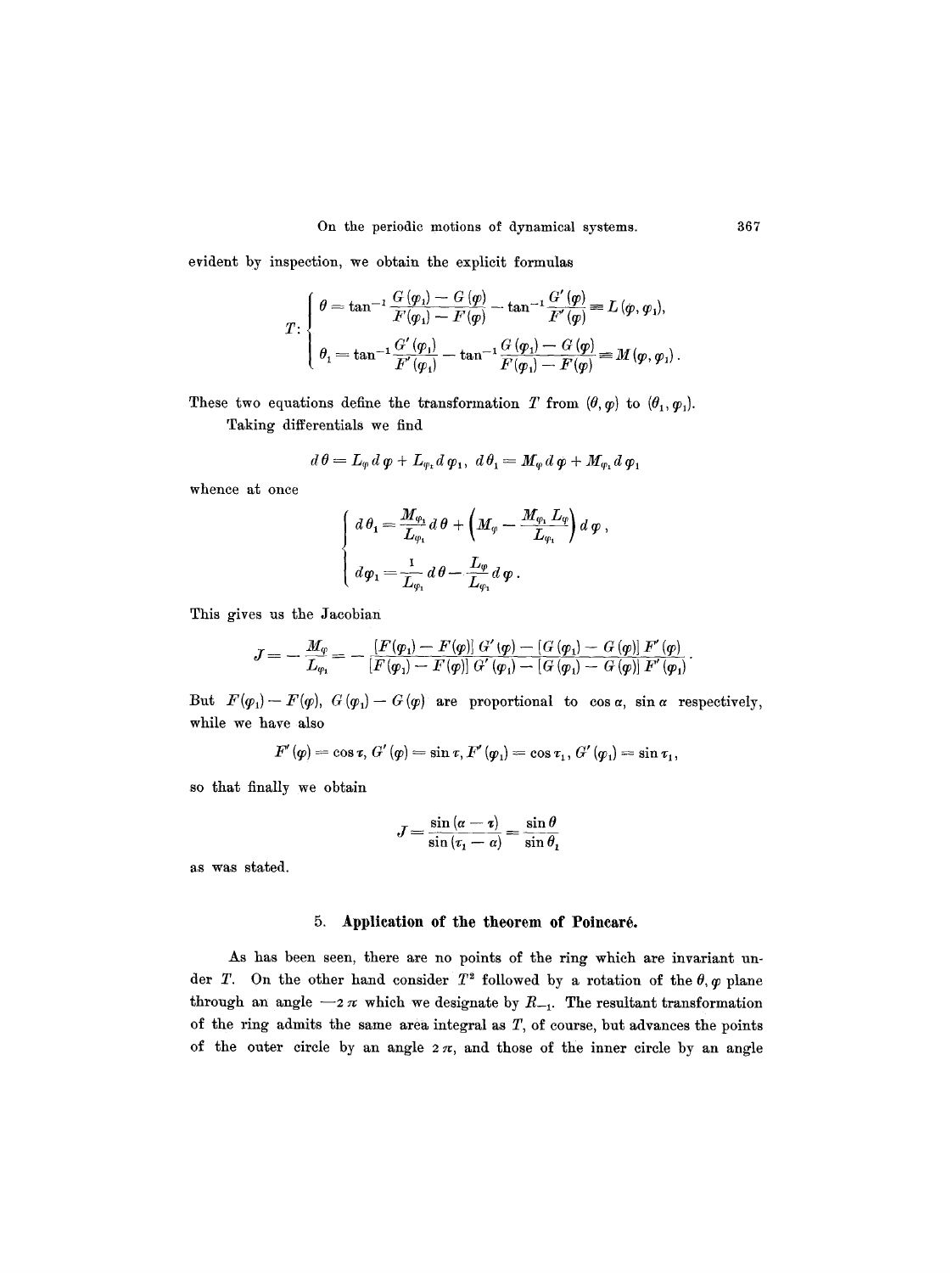$-2\pi$  of opposite sign. These are the two conditions essential for the application of the theorem which states that any one-to-one transformation of a ring, admitting an invariant integral and rotating the boundaries in opposite angular directions, possesses at least two distinct invariant points with indices of opposite signs. Hence  $R_{-1}$   $T^2$  (the compound transformation) possesses two such invariant points. This means that  $T^2$  has two geometrically distinct invariant points of oppositely signed indices<sup>1</sup>, although these correspond to an increase of  $2 \pi$  for  $\varphi$ .

If P is such an invariant point, so is  $T(P)$  of course but with the same index. Thus we get two point pairs, say

$$
P, T(P); Q, T(Q),
$$

all four distinct. These evidently correspond to the two fundamental periodic motions.

For the application of the theorem of Poincaré to the periodic motions of more complicated type it is necessary to take account of the fact that every such motion is associated with a distinct second such motion obtained by reversing the direction of motion, although these motions have the same index. However, one of these motions increases  $\varphi$  by  $2 k \pi$  while the other increases it by  $2 (n - k) \pi$ . By only considering invariant points of  $T^n$   $(n > 2)$  for which  $\varphi$  increases by  $2k\pi$ ,  $k \leq \frac{n}{2}$ we clearly obtain each harmonic  $n$  sided polygon only once. It may be noted in passing that this pairing of motions in the billiard ball problem is fully reflected in the fact that  $T$  is a product of two involutory transformations: it was the same special property of the ring transformation in the restricted problem of three bodies which enabled me to prove the existance of infinitely many *symmetric* periodic orbits.<sup>2</sup>

Now turn to the invariant points of the compound transformation  $R_{-k} T^n$ where  $R_k$  denotes a k fold rotation through the angle  $-2\pi$ . The rotations on the outer and inner circles are clearly

$$
2(n-k)\pi \quad \text{and} \quad 2k\pi,
$$

which will be of opposite sign if  $0 < k < \frac{1}{2}$ . Thence we can infer the existence of at least two geometrically distinct series of points

<sup>&</sup>lt;sup>1</sup> See my recent *Acta* article (loc. cit.). By the index of an invariant point is meant the total changes in angular direction of a line joining a point  $P$  to its image  $P_1$  when  $P$  makes a small positive circuit of the invariant point.

See my paper in the *Rendieonti di Palermo,* loe. eit.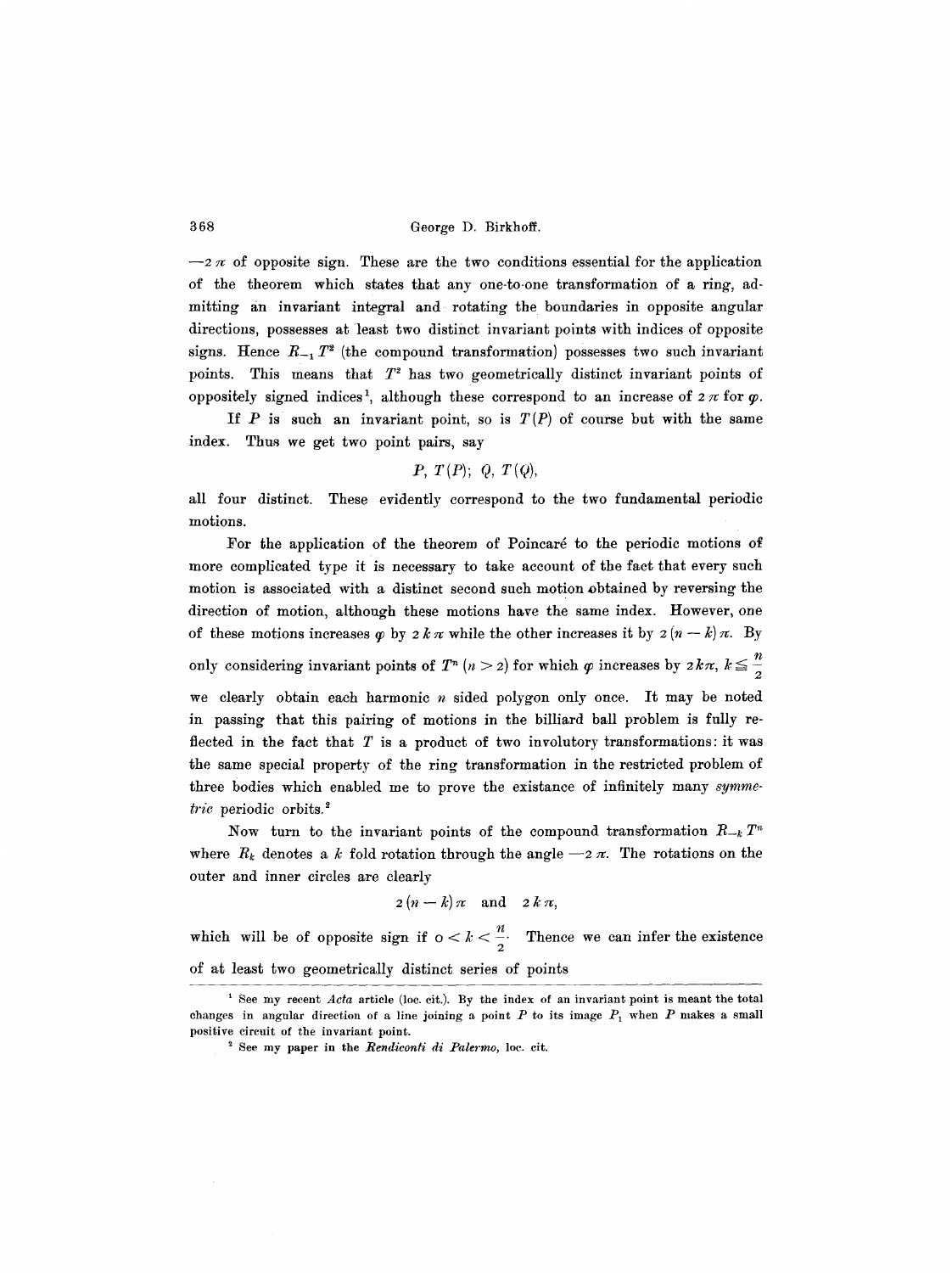On the periodic motions of dynamical systems. 369

$$
\begin{cases}\nP, T(P), \dots, T^{n-1}(P) \\
Q, T(Q), \dots, T^{n-1}(Q)\n\end{cases}
$$

such that we have  $T^n(P) = P$ ,  $T^n(Q) = Q$  while  $\varphi$  has been increased by 2 k  $\pi$ ; it is assumed that  $k$  and  $n$  are relatively prime.

To prove this assertion in detail, we may let  $P$  be one such invariant point, such that  $T^n$  increases  $\varphi$  by  $2 k \pi$ . If

$$
P, T(P), \ldots T^{n-1}(P)
$$

are not distinct, let  $T^m(P) = P(m < n - 1)$  and suppose that  $\varphi$  is increased by 2 j  $\pi$ . By combination of the two symbolic equations  $T^m(P) = P$ ,  $T^n(P) = P$  we obtain  $T<sup>d</sup>(P)=P$  where  $d(+1)$  is the greatest common divisor of m and n. Thus P is invariant under  $T^d$ . Suppose that under  $T^d$  the  $\varphi$  of P increases by  $2f\pi$ . From the equation  $n = q d$  we see that  $T<sup>n</sup>$  will then increase the  $\varphi$  of P by 2  $q f \pi$  so that  $k = qf$ . Thus k and n would possess a common factor, contrary to hypothesis.

Also not only are the first series of  $n$  points distinct but these have the same index. Hence there will be a point  $Q$  invariant of  $T<sup>n</sup>$  and with oppositely signed index. This with its images under successive powers of  $T$  will necessarily be distinct from the closed set generated by  $P$ , and leads to a second distinct set generated by  $Q$ .

Hence we obtain for every *n* and every relatively prime  $k < \frac{\pi}{2}$  two geometrically distinct harmonic polygons with  $n$  sides and making  $k$  circuits of the curve C. Corresponding to these there will be, of course, four periodic motions. We shall not attempt to develop here the characteristics as to type of stability and instability dependent upon the sign of the index.

It is worth while to point out the general significance of such ring transformations for dynamical systems with two degree of freedom. For such a system there are two space coordinates  $p, q$  and two velocity coordinates  $p', q'$ . These four quantities determine a state of motion, or a 'point' in the four dimensional manifold of states of motion. Each motion is represented as a curve in the manifold of states of motion. But the energy integral shows that these curves lie on known three-dimensional sub-manifolds, upon one of which we fix attention. Suppose that we can find a two-dimensional ring in the submanifold, which is bounded by two closed curves of motion and which is cut by all the other curves of motion infinitely often and in the same sense. A point P of the ring, followed along its curve of motion in a positive sense till it cuts 47-26404. *Acta mathematic, a.* 50. Imprim6 le 27 octobre 1927.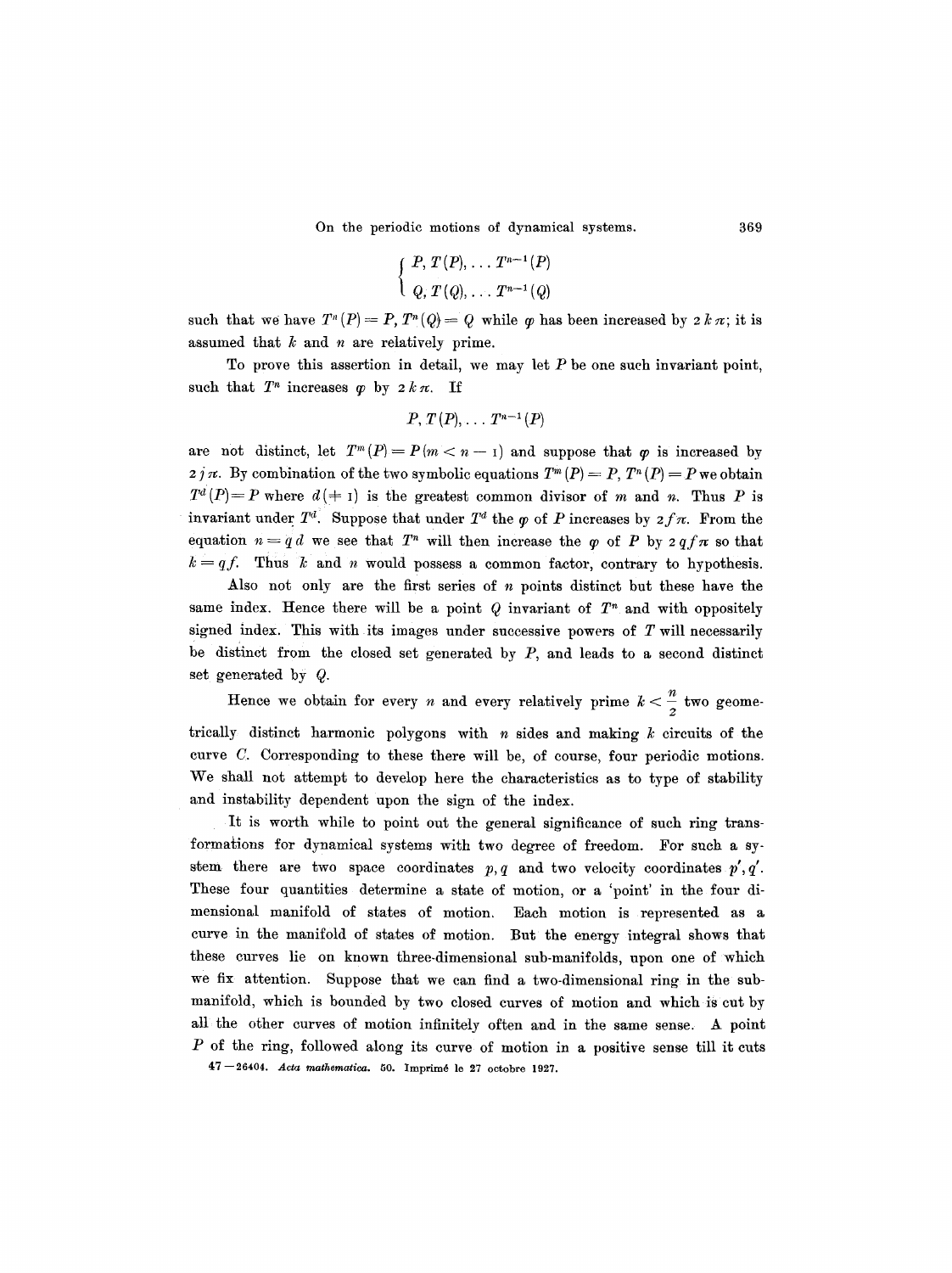the ring again at  $P_1$ , defines a transformation T of the ring into itself, namely the transformation which takes  $P$  into its image  $P_1$ . This transformation  $T$  and its powers will in general possess the properties necessary for the aplication of Poincaré's last geometric theorem, and thus there must exist infinitely many further periodic motions. Unfortunately such a ring is not known to exist in general, although it does in some interesting cases. Furthermore it will be readily believed that the analytic labor of actually setting up the ring, and the transformation, is large. In the billiard ball problem, the integral used is that of constant energy, while the auxiliary periodic motions evidently are those obtained by a rolling motion of the billiard ball around the ring in either sense.

# **6. Application of the generalized theorem.**

For the application of the geometric theorem of Poincaré used above it is essential to have *two* stable periodic motions corresponding to the boundaries of the ring, and then to obtain the ring itself in case it exists.

The generalized theorem differs essentially from the form so far employed here in that only one boundary of the ring, say the inner, is required to be invariant under the transformation. However, it is required that the image of the outer circle under  $T$  be cut only once by any radius vector, and that its points be angularly advanced in the opposite sense from that of the inner circle. To apply the theorem it is only necessary to know a single stable periodic motion. The conclusion to be drawn from it is that there exist two and hence infinitely many other periodic motions in the immediate neighborhood of the given stable periodic motion. Thus every stable periodic motion is a cluster motion for infinitely many other periodic motions near to it, but in general making many circuits about it before reentering.

We shall make use of the billiard ball problem again in applying the generalized theorem, although obviously the method is entirely general. It does not seem evident that the same results can be obtained by the maximum-minimum method. In fact the success in application depends on details which do not seem to come into play in the use of maximum-minimum considerations.

A typical stable periodic orbit with which to start is the simplest one of stable type which traces out twice the chord crossing  $C$  where it is of least breadth. To it there corresponds an invariant point under  $T^2$  of stable type. Considerations based only upon the existence of an invariant area integral show that for suitably taken coordinates, the transformation  $T$  may be given the form: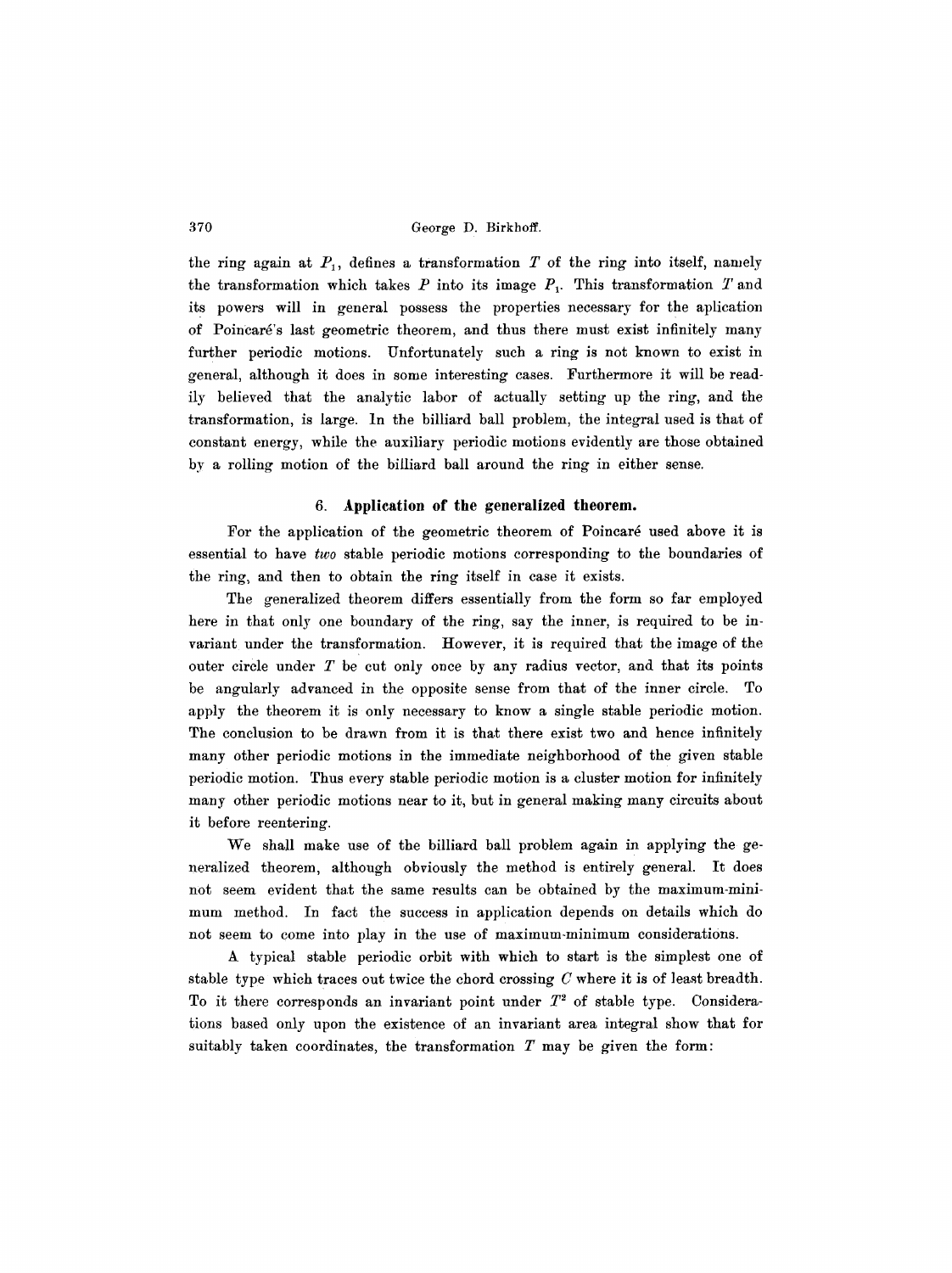On the periodic motions of dynamical systems.

$$
\begin{cases}\nu_1 = u \cos (\psi_0 - cr^2) - v \sin (\psi_0 - cr^2) + P_n(u, v) \\
v_1 = u \sin (\psi_0 - cr^2) + v \cos (\psi_0 - cr^2) + Q_n(u, v)\n\end{cases}
$$

near the invariant point taken at  $(0, 0)^1$ . Here  $r^2$  stands for  $u^2 + v^2$  while  $P_n$ ,  $Q_n$ are convergent power series in  $u, v$  beginning with terms of the  $n$  th degree in u, v, with n arbitrarily large. The constant  $\psi_0$  is supposed to be incommensurable with  $2\pi$ , and c to be different from o. Both of these conditions are in general satisfied. When they fail to be satisfied although the motion be of stable type, the generalised theorem remains applicable, but this fact cannot be touched upon here.

From the form of this transformation it is apparent that the circles  $r^2 = k$ are carried into curves

$$
r^2 + R_n(u, v) = k
$$

where  $R_n$  is of the n th order in u, v. Such a curve will differ only very slightly from the circle from which it came. In general it is apparent that in polar coordinates the transformation  $T$  is very closely like the following:

$$
r_1 = r, \ \psi_1 = \psi + \psi_0 - c r^2
$$

near the origin. But the  $n$ th power of this transformation rotates the radial directions at the invariant point by  $n\psi_0$  and on the circle  $r=e_0$  by  $n(\psi_0-c\varrho_0^2)$ . Hence if  $n$  is so large that for some integer  $k$ 

$$
n(\psi_0 - c\varrho_0^2) < 2k\pi < n\psi_0
$$

the original theorem of Poincaré would be applicable, with the ring bounded by the circles  $r = o$  and  $r = \varrho_0$ , and with the transformation  $R_{-k}$   $\overline{T}^n$  where  $R_{-k}$  stands for a rotation through an angle  $-2k\pi$ , and  $\overline{T}$  for the transformation written explicitly above. Of course this ring may be expanded radially by a constant distance so as to yield the usual form of ring transformation.

Now it may be established that for suitably taken  $k$  and  $n$  the approximation of the actual transformation  $R_{-k}$   $T^n$  is so close that the outer boundary, although not the original circle  $r = \varrho_0$ , is a curve met once and only once by any

371

<sup>&</sup>lt;sup>1</sup> See my earlier article *Surface Transformations and Their Dynamical Applications*, Acta Mathematica, voL 43, 1922.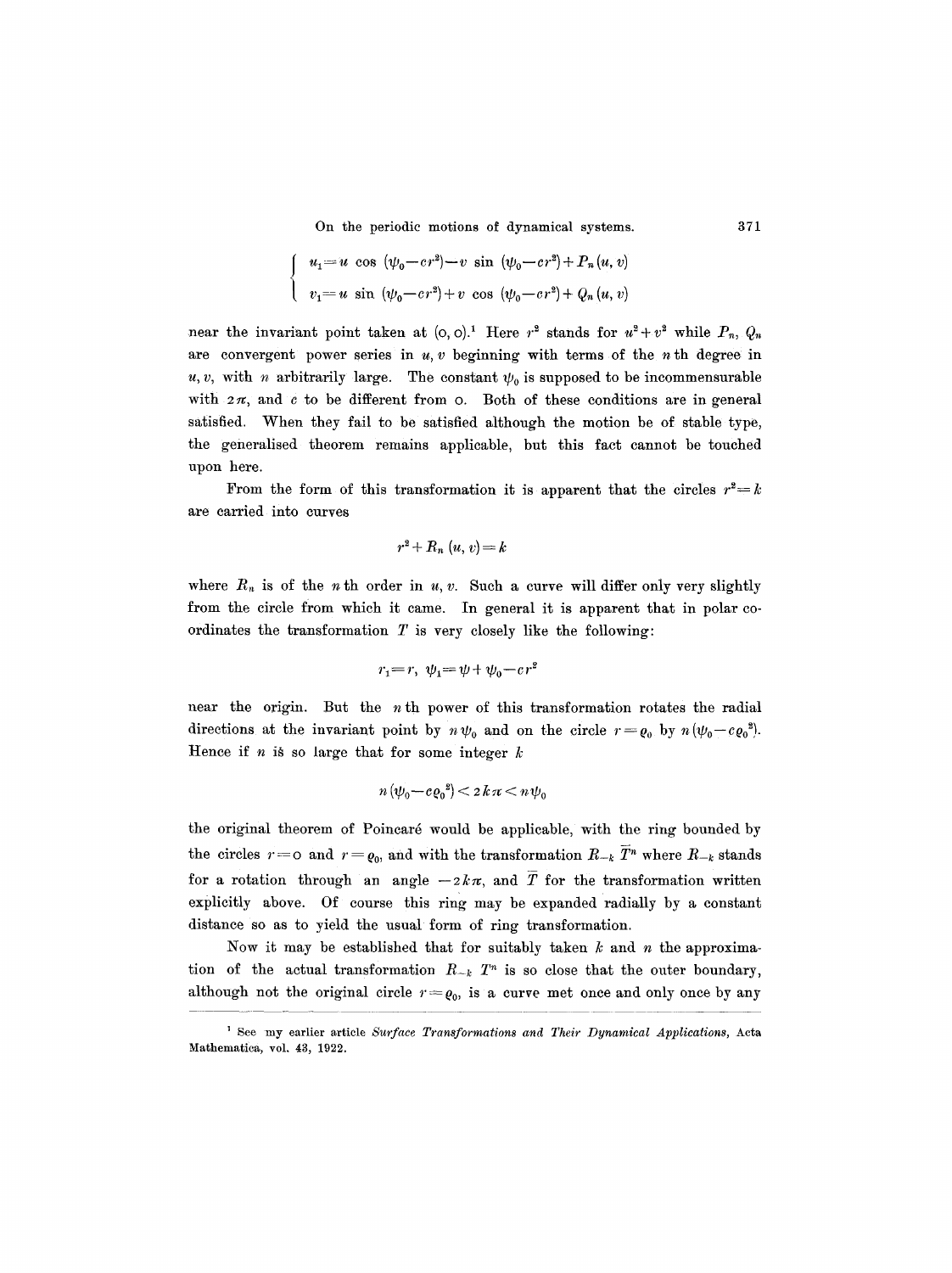radius vector, while the inner and outer boundaries are still advanced in opposite sences. The details cannot of course be given here.

Thus the generalized theorem shows that there exist two invariant points of  $T^n$  within the circle  $r = \rho_0$ , which advance  $\varphi$  by  $2k\pi$  in an angular sense. Evidently the periodic motions so obtained are uniformly near to the stable motion which we began with. In this way we can infer the existence of infinitely many periodic motions in the immediate neighborhood of the simplest periodic motion of stable type, so that there are infinitely many harmonic polygons lying in the immediate neighborhood of the chord crossing the curve  $C$  at its narrowest part. A more careful examination of the asymptotic form of the transformation T near the invariant point shows that such further invariant points obtained with positive index are stable, while those of negative index are unstable. Hence it may be said in addition that infinitely many nearby motions are of stable type and infinitely many other are of unstable type.

We may now start afresh with these new stable motions or with a stable motion corresponding to a known harmonic polygon with  $n>2$ , and discover further periodic motions by another application of the generalized theorem. the next section we shall show how such a repetition leads to nearly periodic motions in the sense of Bohr, such as have not been proved hitherto to exist in dynamical problems.

Before doing so, however, it is of especial interest in the billiard ball problem to discuss the limiting periodic motions corresponding to the rolling of the bull around the table in the two possible senses. We propose to outline how an application of the generalized theorem leads to the conclusion that there exist infinitely many periodic motions *umformly* near to these rolling motions, so that the corresponding harmonic polygons of  $n$  sides lie in the immediate neighborhood of C. For this purpose it is essential to examine the explicit formulas given for T in the case when  $\theta$  is small. A direct computation leads to the result

$$
\begin{cases}\n\theta_1 = \theta - \frac{2 k'}{3 k^2} \theta^2 + l \theta^3 + \cdots, \\
\varphi_1 = \varphi + \frac{2}{k} \theta - \frac{4 k'}{3 k^3} \theta^2 + m \theta^3 + \cdots,\n\end{cases}
$$

where the function  $k(\varphi)$  denotes the curvature of C at the point with given  $\varphi$  and where the functions  $l, m, \ldots$  depend on  $\varphi$  only. Proceeding entirely formally and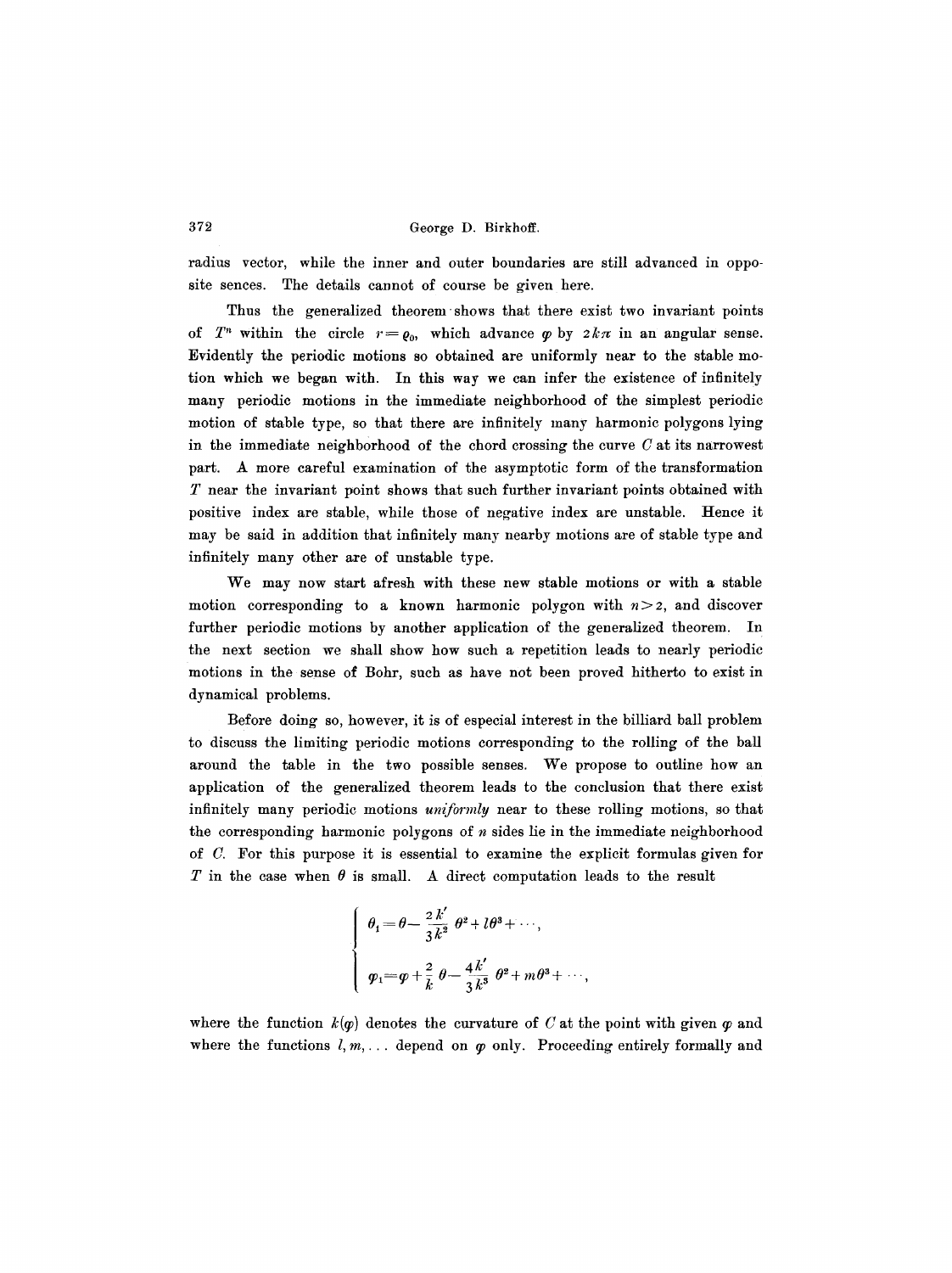replacing  $\theta_1-\theta$  and  $\varphi_1-\varphi$  by  $d\theta$  and  $d\varphi$  respectively, we obtain the approximate differential equation:

$$
\frac{d\,\theta}{d\varphi} = \frac{1}{3}\frac{k'}{k}\theta
$$

which gives by integration

$$
\theta = \theta_0 \, k^{\frac{1}{3}}(\varphi).
$$

Here  $\theta_0$  is a value of  $\theta$  for a point of curvature unity. This result indicates that, 1 to a first approximation, the curve  $\theta = \theta_0 k^3(\varphi)$  near the inner boundary  $\theta = \infty$  of the ring is nearly invariant under  $T$ , and can undoubtedly be modified slightly in higher order terms so 'as to be still more nearly invariant. Evidently the limiting motions formed by  $C$  must be regarded as analogous to stable periodic motions on this account.

Also if the variable n represents the number of iterations, we have the approximate differential equation

$$
\frac{d\varphi}{dn} = 2k^{-\frac{2}{3}}(\varphi)\,\theta_0
$$

whence by integration

$$
n=\frac{1}{2\theta_0}\int k^{\frac{2}{3}}(\varphi)\,d\varphi.
$$

It follows that  $\varphi$  will increase by more than  $2\pi$  along the approximate invariant 2 curve if  $\theta_0 n$  exceeds  $2\pi k^3$  where k denotes the maximum curvature of C.

It thus appears as highly probable that the generalized theorem is applicable to prove the existence of infinitely many periodic motions uniformly near to  $C$ , although I have not as yet worked through all of the details.

A number of further interesting geometric properties of nearly rolling motions of the billiard ball follow from these analytic facta. I will cite only one: if the ball is projected from a point P of C at a small angle  $\theta$  with the tangent so as to return to P after a large number of collisions with the boundary, then it will leave P the second time at an angle which is  $\theta$  to an arbitrarily high order in the infinitesimal  $\theta$ .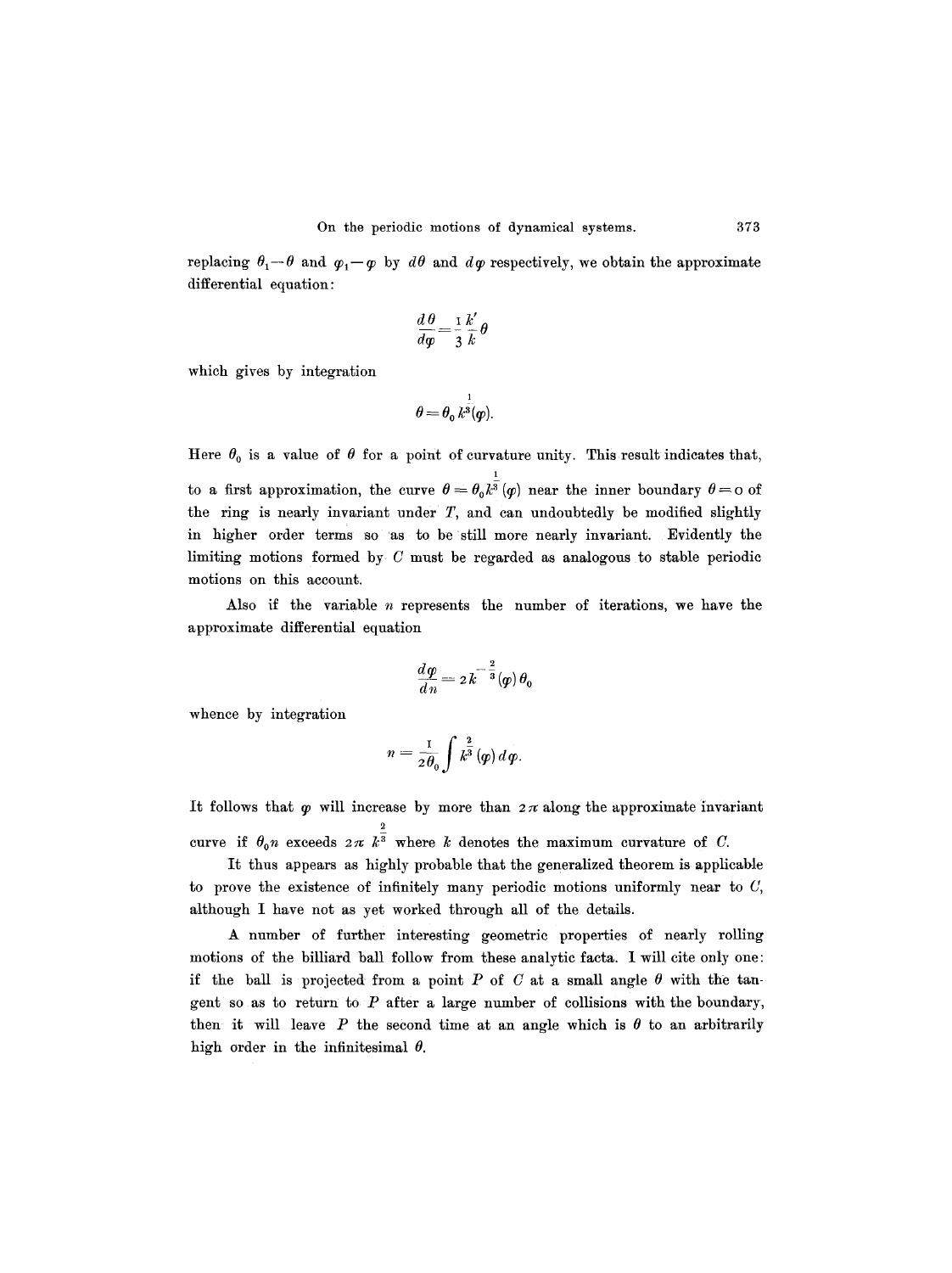#### **7. Existence of nearly periodic motions.**

Suppose now that we start with the infinite series of stable periodic motions, which are numerable in the general non-integrable problem. Let these be

$$
S_1, S_2, \ldots
$$

Choose a stable periodic motion  $S_k$  near to  $S_1$  but distinct from it (which exists in virtue of the generalized theorem as indicated above). Now choose an  $S_l$  extraordinarily near to  $S_k$  and distinct from  $S_2$  also. In this way we can construct a series

$$
S_k, S_l, S_m, \ldots
$$

approaching a limit motion uniformly, call it  $S$ , and yet itself necessarily distinct from any periodic motion. Such a motion may be represented in the form

$$
p=\lim_{j=\infty} f_j(r),\ t=\lim_{j=\infty} g_j(r)
$$

where  $p$  is any coordinate of the motion, where  $\tau$  denotes a periodic variable of period  $2\pi$  along  $S_1$  say, and where

$$
f_j(\tau)
$$
 and  $g_j(\tau) - \frac{\tau_j \tau}{2 \pi l_j}$ 

are periodic functions of  $\tau$  of period  $2\pi l_j$ . The integer  $l_j$  denotes the number of times the j th motion of the sequence circulates about  $S_1$  before reentering, and  $\tau_j$  denotes its period. The convergence is uniform in  $\tau$ .

It is clear from the manner of formation of these nearly periodic motions that they are non-denumerable, and constitute the class of uniform limits of periodic motions.

## 8. **The exceptional** case.

It has been stated that in order to apply the generalization of Poincar6's geometric theorem to the neighborhood of a stable periodic motion, either an invariant c must not vanish, or at least one of an infinite set of similar constants must be different from zero. The exceptional case is that in which the period of the perturbed motion is independent of the constants of integration.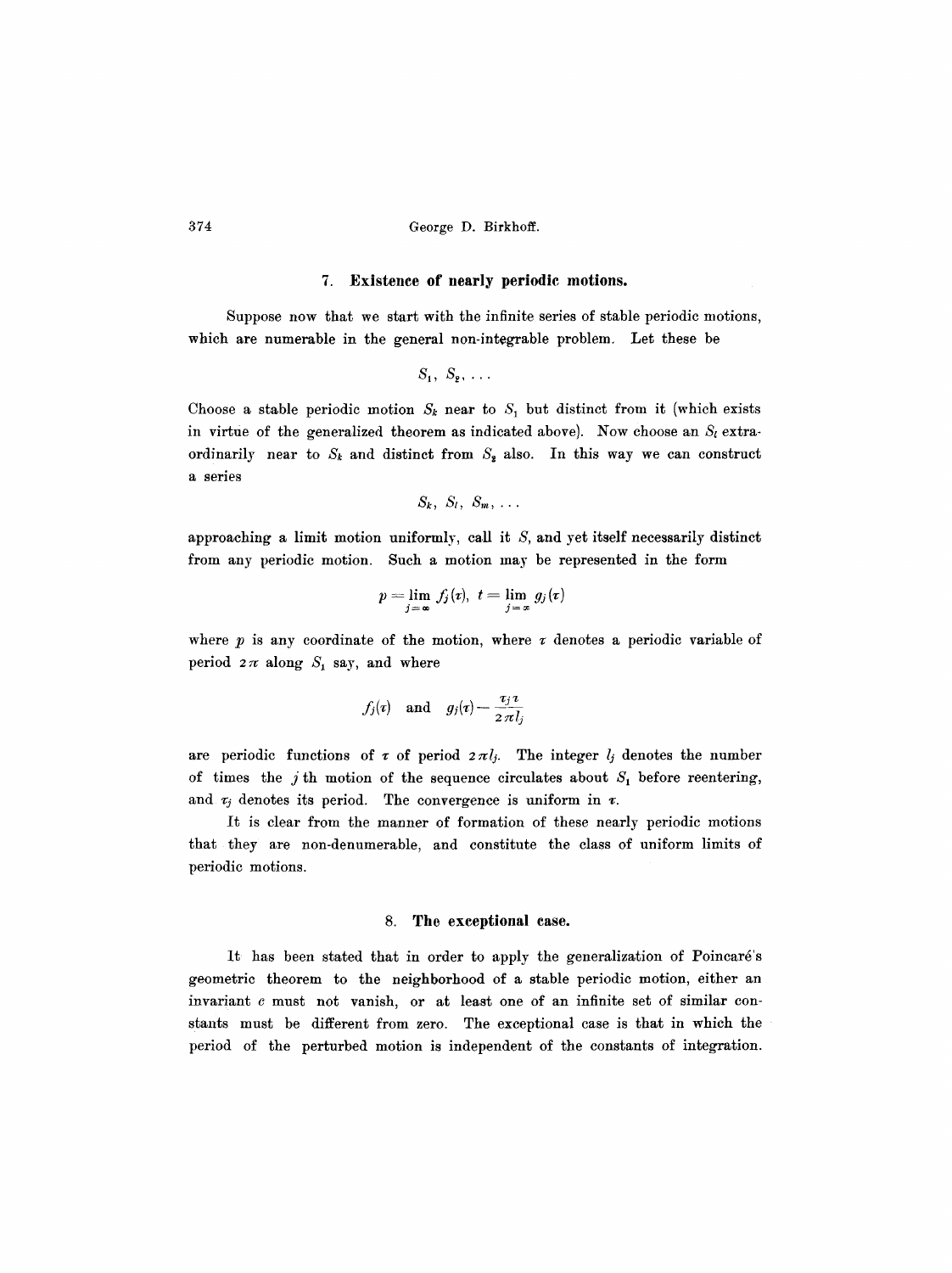The following example illustrates this category; there are only two stable periodic motions, and no other periodic motion whatsoever. In particular the example shows that the conjecture of Poincaré concerning the dense distribution of the periodic motions is not correct.

Imagine a particle of mass  $m$  to move in a plane subject to a force derived from a potential energy:

$$
\frac{1}{2}\,m\,\left(k^{2}x^{2}+l^{2}y^{2}\right)
$$

where  $x$  and  $y$  are the rectangular coordinates of the particle. The differential equations of motion are then

$$
\frac{d^2x}{dt^2} + k^2x = 0, \quad \frac{d^2y}{dt^2} + l^2y = 0.
$$

The particle moves so that its projections on the  $x$  and  $y$  axes describe harmonic motions about the origin of periods  $\frac{2\pi}{k}$  and  $\frac{2\pi}{l}$  respectively.

If we fix the energy constant  $K^2$ , we consider those solutions for which the relation

$$
\frac{m}{2}\left[\left(\frac{dx}{dt}\right)^2 + \left(\frac{dy}{dt}\right)^2 + k^2x^2 + l^2y^2\right] = K^2
$$

holds. This equation shows that the motions all take place within an ellipse

$$
k^2x^2+l^2y^2=\frac{2K^2}{m}.
$$

Through each point of the ellipse there is one and only one motion in a given direction, for this particular value of the energy constant. Thus we obtain a dynamical problem somewhat analogous to the billiard bali problem, although the velocity is now a known function of position and not a constant. Furthermore the problem is, of course, integrable with general solution

$$
x = A \cos kt + B \sin kt, y = C \cos lt + D \sin lt
$$

with the constants  $A, B, C, D$  subject to the condition

$$
\frac{m}{2}[k^2(A^2+B^2)+l^2(C^2+D^2)]=K^2.
$$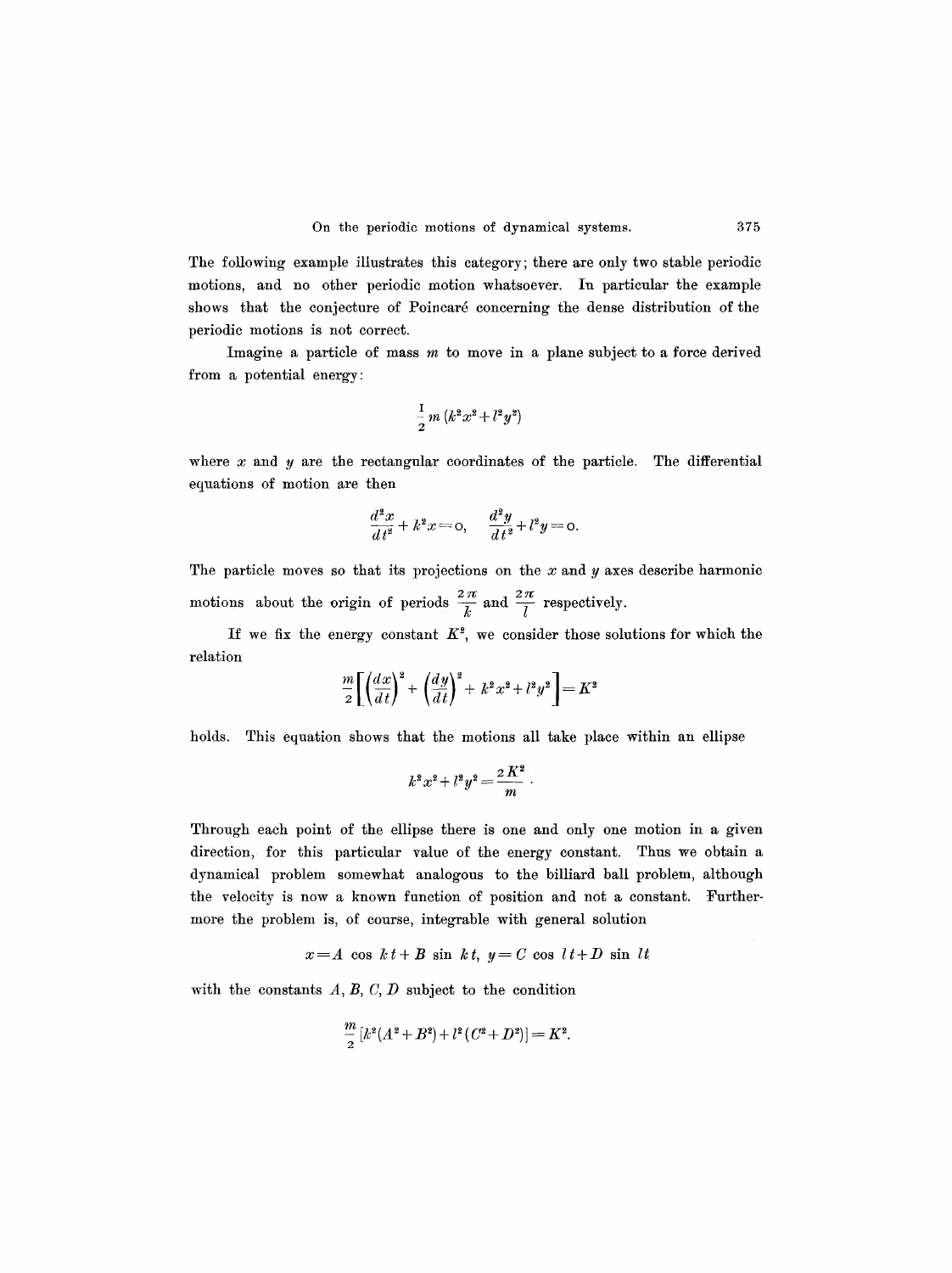If we assume further that  $k$  and  $l$  are incommensurable with one another, obviously there can be no periodic motions except the two corresponding to the stable motions along the axes.

This problem can be reduced to a ring transformation, but such a reduction is not necessary for our purposes. We merely note that the transformation  $T$  is essentially a rigid rotation of the ring through an angle incommensurable with  $2\pi$ .

### **9. Some further results.**

Associated with the instable periodic motions are the two analytic families of motions asymptotic to them. Poincar6 pointed out that in the restricted problem of three bodies and for sufficiently small values of the parameters in-



volved, these families intersect one another infinitely often, giving rise to  $*homo$ clinic<sup>,</sup> motions, asymptotic to the given unstable periodic motion as time increases and as it decreases. It is certain that this intersection of the two families (in cases where they do not coincide identically) is a phenomenon of general oecurrenee, although I have not as yet been able to treat certain exceptional cases.

I will prove here that every homoclinic motion is always in the immediate neighborhood of infinitely many periodic motions.

The fact just stated implies incidentally that the unstable periodic motion approached by the homoclinie motion lies in the immediate neighborhood of infinitely many other periodic motions, which cannot of course be entirely within a uniformly small neighborhood of this unstable motion.

In proving the result we shall confine attention to the case in which a ring transformation is at hand, although this is not really essential to the argument. In the figure the invariant point under  $T$  it represented by  $P$ , with the asymptotic branches  $\alpha$  and  $\omega$  intersecting at Q by hypothesis. Now it is a pro-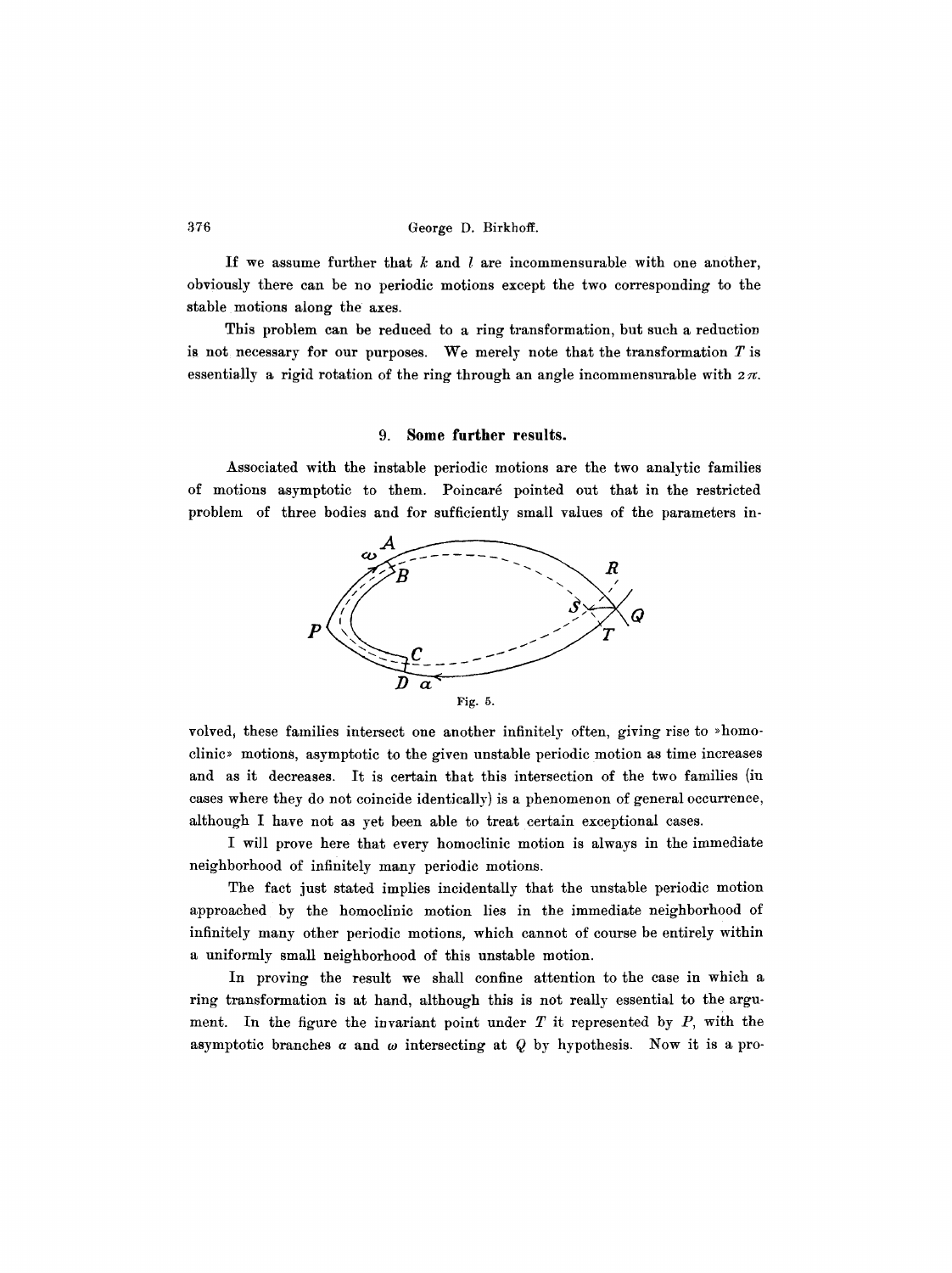perty of such an invariant point  $P$  that the behavior of nearly points under iteration of  $T$  is essentially the same as if  $T$  were of the type

$$
u_1=p e^{cuv}, v_1=\frac{1}{p}e^{-cuv} \qquad \qquad (\alpha < p < 1).
$$

In particular there will exist a family of invariant curves like  $uv = constant$ , not perhaps analytic but possessing a high degree of regularity. The curvilinear pentagon *P A B CD* represents a region near the invariant point analogous to a region :

$$
a > u > 0, \ a > v > 0 \qquad u \, v \leq c
$$

with A B, C D analogous to  $v = a$ ,  $u = a$ , with P A, P D analogous to  $u = 0$ ,  $v = 0$ , and with BC analogous to  $u v = c$ . The dotted line within this pentagon represents one of the invariant curves.

It should be observed that as c approaches zero, the curve  $uv = c$  approaches the axes, and the number of iterations of T during which a point on the curve remains within the pentagon becomes exceedingly large.

Choose now a value  $c_1$  of c so small that the curve  $uv = c_1$  remains uniformly near the  $\alpha$  and  $\omega$  asymptotic branches until they intersect at  $Q$ . There is thus formed a curvilinear quadrilateral of intersection  $\overline{Q} R S T$  each point of which corresponds to a pair of parameter values  $c'$ ,  $c''$ , namely the parameter  $c'$  of the curve along the  $\alpha$  branch passing through the point, and  $c''$  the parameter of the curve along the  $\omega$  branch passing through the same point. Thus there will be a curve  $Q S$  (see the figure) for which  $c' = c''$ , i.e. of points of intersection of one of the curves  $uv = c$  constant with itself.

But the outermost segment of these curves  $uv = c$  cut off by  $QS$  contains a certain number of segments, each of which is carried into the adjoining one by T, while a single partial segment may remain. Along another such segment with a smaller constant  $c$ , there will be many more such segments, at least if the constant is sufficiently small. Hence for some intermediate value of the constant there will be an exact integral multiple  $k$  of such segments, and the point of  $\overline{QS}$  lying on the curve will be carried into itself by the  $k$ <sup>th</sup> iterate of  $T$ .

It is interesting to note that the maximum-minimum method (for the case of the billiard ball problem at least) gives some information of the same sort.

Suppose that the longest chord of the convex curve  $C$  has a length  $l$ , and suppose that the harmonic polygon of  $q$  sides  $(q$  odd) be sought which has maximum 48--26404. *Acta mathematica.* 50. Imprim6 le 28 octobre 1927.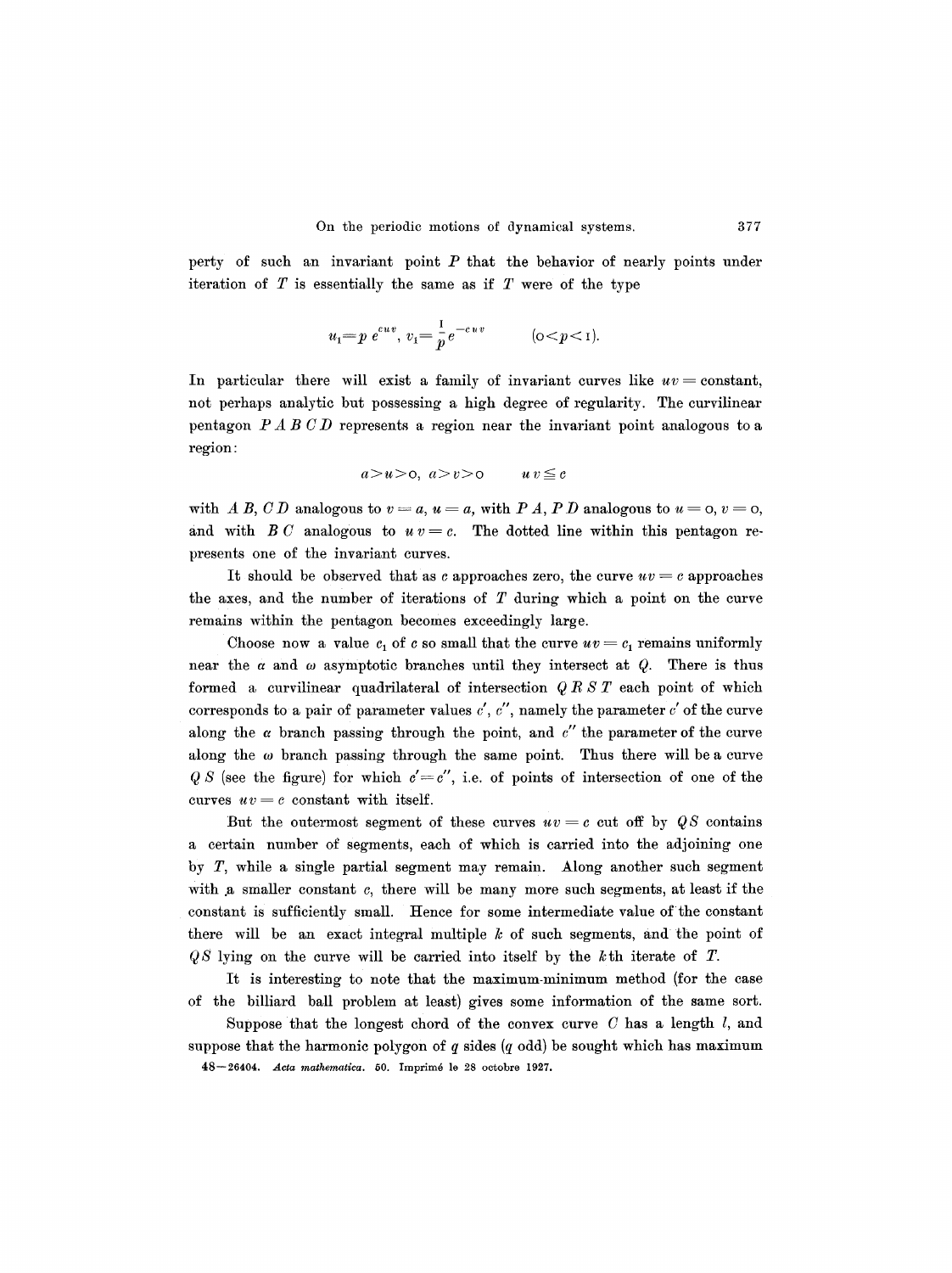length. This maximum length exceeds  $(q-1)l$  because a polygon may be chosen made up of the longest chord taken  $q-1$  times together with one side of length zero. The length cannot be as much as  $q\ell$ , since  $\ell$  is the length of the longest chord. Nor can the maximizing polygon lie near the longest chord throughout its length, or it would, of course, have an even number of sides. On the Contrary, one side of it must be at least as long as  $\frac{q-1}{q}$ , and so will be very near to the longest chord if  $q$  is large. Consequently there are infinitely many harmonic polygons lying in general very near to the longest chord, but leaving its immediate vicinity at least once. A refinement of this argument leads to the conclusion that there exist motions homoclinic to the fundamental unstable periodic motion also. It is not obvious that the maximum-minimum method will lead to like conclusions for the more complicated harmonic polygons corresponding to unstable periodic motions.

The successful application of the above method for the derivation of additional periodic motions of dynamical systems with two degrees of freedom requires the existence of motions homoclinic to unstable periodic motions.

It will be noted that the requirement of an invariant area integral has not entered into the above reasoning, so that the criterion may be applied to differential systems, which are not associated with a dynamical problem.

### 10. The totality of **periodic motions.**

Thus if a dynamical system with two degrees admits of a single stable periodic motion of non-exceptional type, it admits of infinitely many other stable periodic motions in its immediate vicinity. Consequently the totality of such stable periodic motions forms a set dense in itself, with nearly periodic limiting motions of the Bohr type. Each stable periodic motion has also infinitely many other unstable periodic motions in its vicinity, which in turn will be approached (but not uniformly) by infinitely many periodic motions, at least if certain homoclinic motions exist.

It still remains an open question as to whether or not the periodic motions are densely distributed throughout the possible motions. This cannot be true